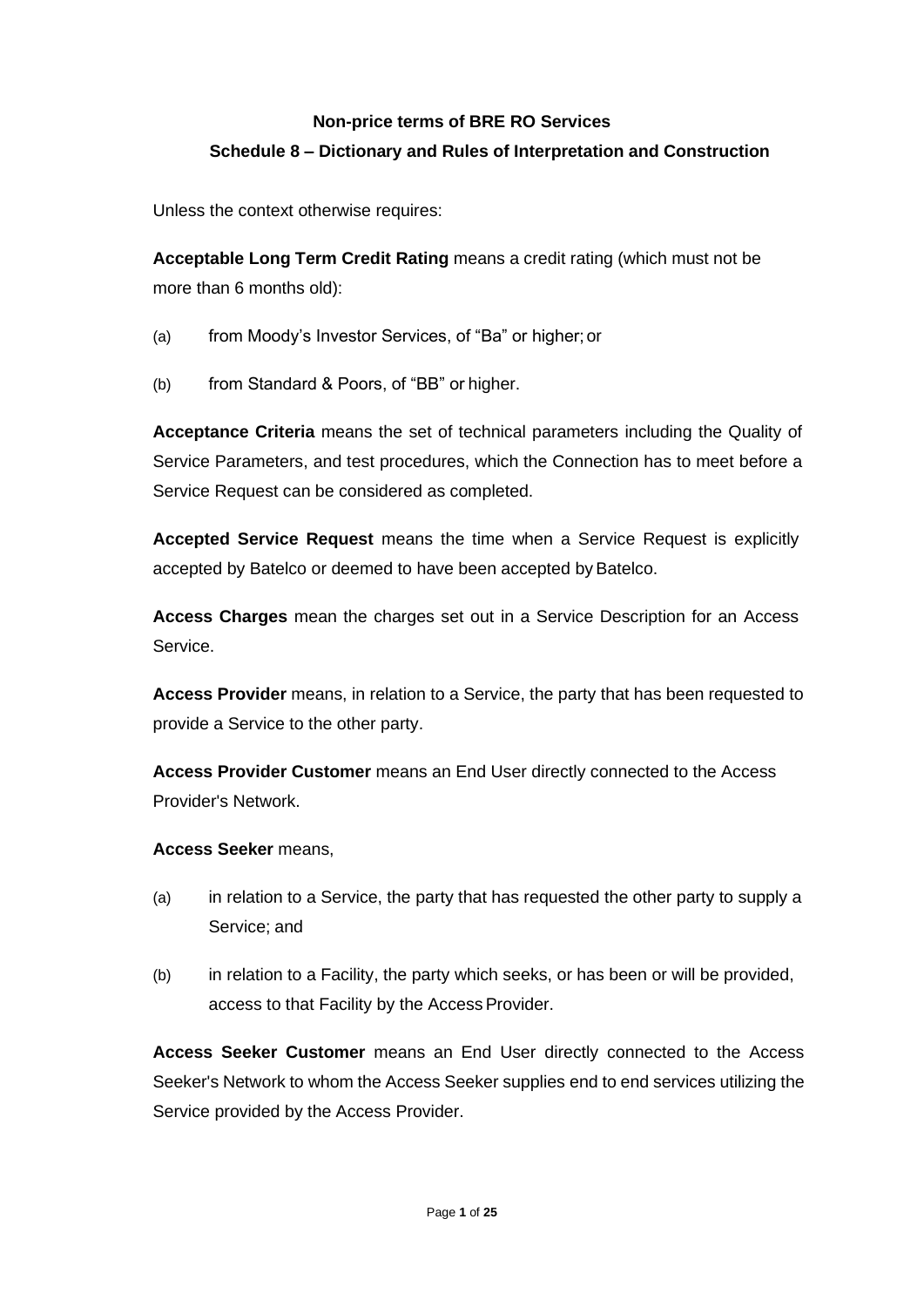**Access Service** means a Service Batelco is required to supply under section 57(e) of the Telecommunications Law and which is described in Schedule 1.

**Access Windows** has the meaning set out in paragraph 17.4 of Schedule 7.

**Accounting Expert** has the meaning set out in clause 24.22 of the Supply Terms.

**Actual Delivery Time** means the time period between the following events:

- (a) Accepted Service Requests, and
- (b) Actual RFS Date.

**Actual Fault Acknowledgment Time** means the time period between the following events:

- (a) the OLO reports a fault to Batelco, and
- (b) the OLO receives a trouble ticket from Batelco for the reportedfault.

**Actual Response Time** means the time period between the following events:

- (a) the OLO reports a fault to Batelco, and
- (b) the OLO receives a notice from Batelco confirming that the troubleshooting of the fault has started (either remotely or on site).

Once a Batelco technician has started troubleshooting the fault, Batelco is required to regularly update the OLO of the progress made to restore the Connection, and to provide an indication of the anticipated restoration time.

**Actual Restoration Time** means the time period between the following events:

- (a) the OLO reports a fault to Batelco, and
- (b) the OLO receives a notice from Batelco indicating the connection has been restored and the trouble ticket closed.

Batelco is allowed to close a trouble ticket only if one of the following conditions is met:

(a) Batelco provides a proof (i.e. test results) that the connection is performing in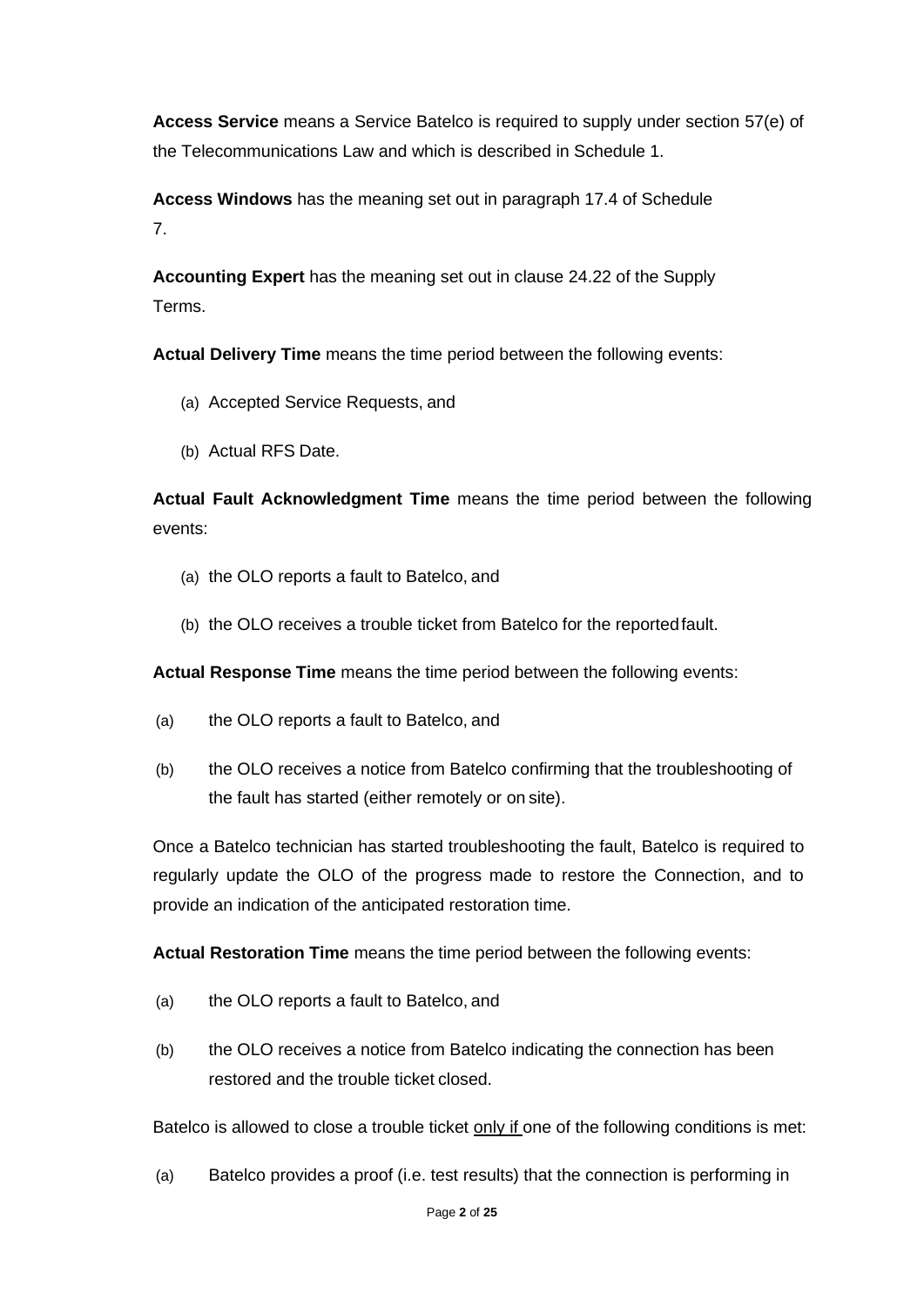accordance with the QoS Parameters; or

(b) Batelco has received a confirmation from the OLO that the service is performing in accordance with the QoS Parameters.

**Actual RFS Date** means the date on which the OLO receives the RFS Certificate from Batelco.

**Actual RFT Date** means the date on which the OLO receives a notice from Batelco confirming that the connection has been provisioned the same day and is ready for test.

**Actual Time for Notification of Expected RFT and RFS Dates** means the time period between the following events:

- (a) Accepted Service Requests; and
- (b) the OLO receives a notice from Batelco indicating the Expected RFT Date, the Expected RFS Date; the Maximum Delivery Time; and the Maximum Delivery Date.

**Actual Time for Service Requests Acknowledgment** means the time period between the following events:

- (a) the OLO send a Service Request to Batelco; and
- (b) the OLO receives a notice from Batelco acknowledging that the Service Request has been received.

**Actual Time for Service Request Confirmation** means the time period between the following events:

- (a) the OLO receives a notice from Batelco acknowledging that the Service Request has been received.; and
- (b) one of the following three events, whichever happens thesoonest:
	- (i) the OLO receives a notice from Batelco indicating that the information provided by the OLO in the Service Request Form is incorrect and/or insufficient to progress the Service Request to the service delivery process; or
	- (ii) Accepted Service Request (explicit acceptance from Batelco) which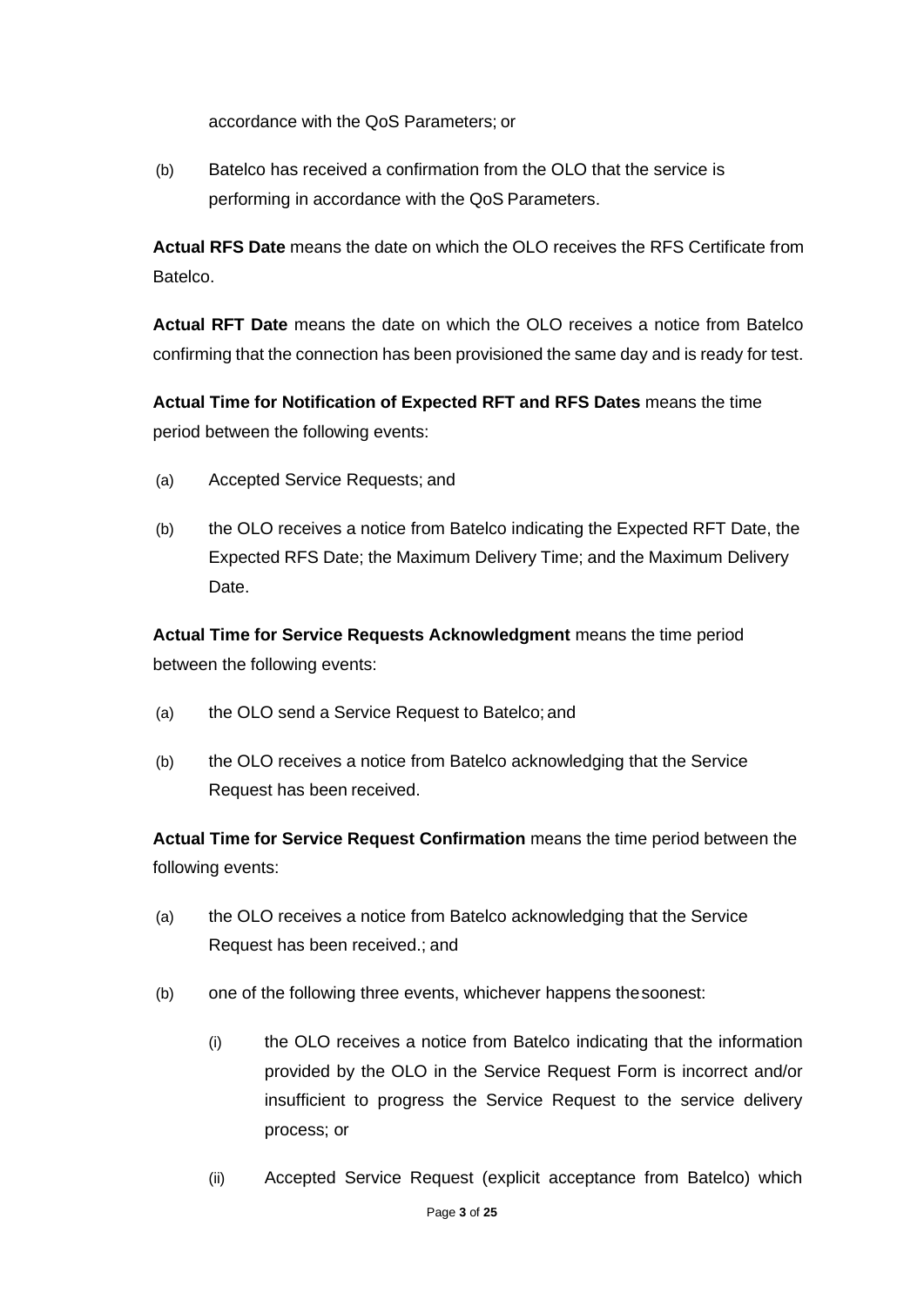happens when the OLO receives a notice from Batelco confirming that the information provided by the OLO in the Service Request Form is correct and sufficient to progress the Service Request to the service delivery process;or

(iii) Accepted Service Request (deemed acceptance from Batelco) which happens at the end of the Maximum Time for Service Request Confirmation, where absent formal notice from Batelco, the Service Request is deemed to have been accepted by Batelco and thus progressed to the service delivery process.

**Actual Validation Time** means the time period(s) between the following events:

- (a) Actual RFT Date which happens when the OLO receives a notice from Batelco confirming that the connection has been provisioned the same day and is ready for test; and
- (b) one of the following two events, whichever happens thesoonest:
	- (i) the OLO sends a notice to Batelco confirming that the connection is performing in accordance with the Acceptance Criteria;
	- (ii) the end of the Maximum Validation Time.

The Actual Validation Time is suspended between the following events, if such events occur:

- (a) OLO sends a notice to Batelco indicating that the connection is not performing in accordance with the Acceptance Criteria; and
- (b) the OLO receives a notice from Batelco indicating that the connection has been re- provisioned.

**Additional Equipment** means any Equipment that the Access Seeker seeks to locate at a Facility for which provision was not made in the Facilities Access Application for that Facility (but which is not a replacement for that Equipment satisfying the requirements of paragraph 17.8(a)) of Schedule 7.

**Adjoining Site** means the site adjoining or located in close proximity to a Tower or replacement Tower which is to be obtained and used by the Access Seeker to locate its Equipment Shelter and associated Equipment.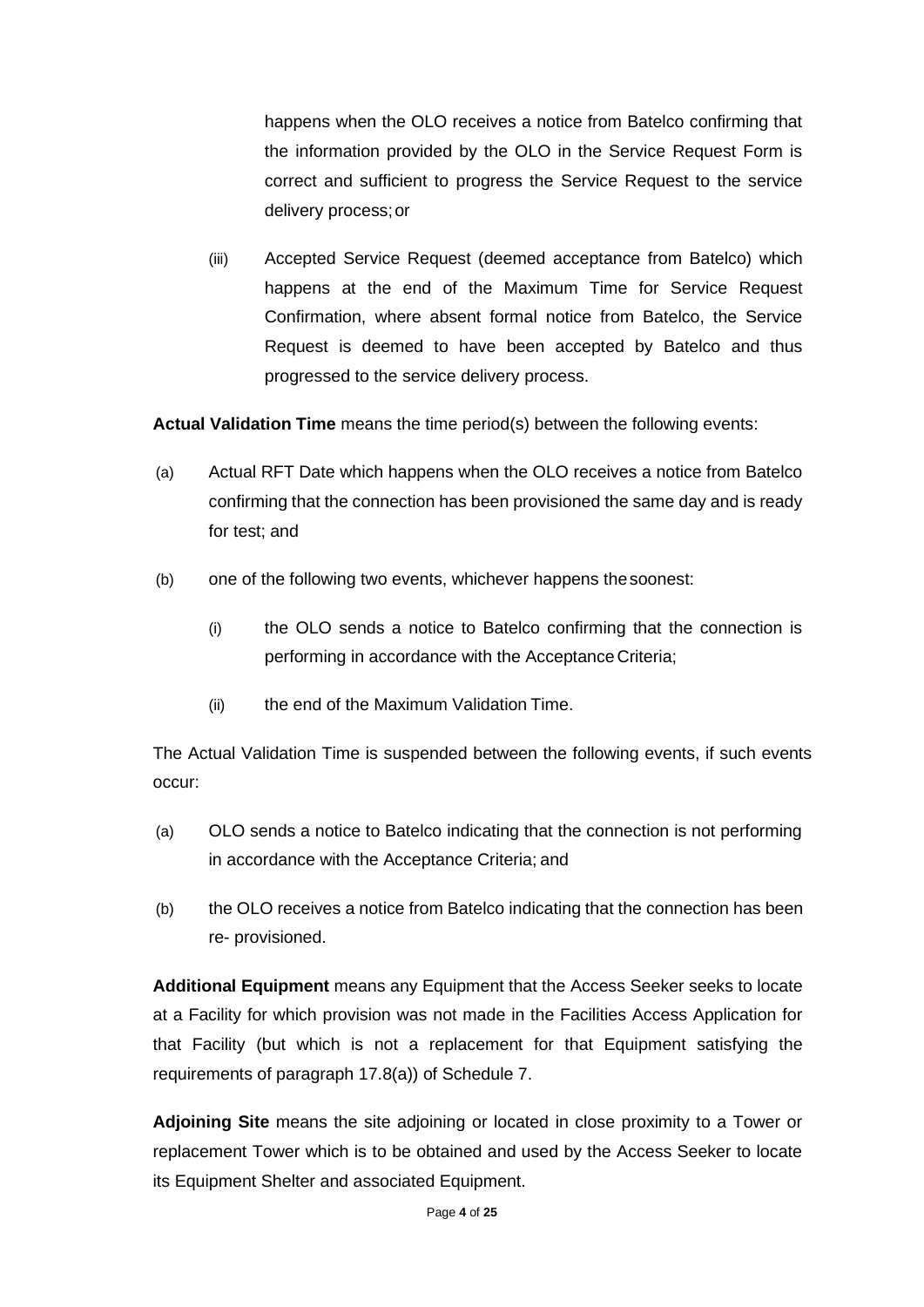**Artificially Inflated Traffic** means a situation where the flow of traffic between the parties' network is, as a result of any activity on or on behalf of a party or a third party, disproportionate to the flow of traffic which would be expected from good faith commercial practice and usage of the parties' Networks and includes Telephone Calls to a Callsink.

**Authorized Person** has the meaning set out in clause 21.7 of the Supply Terms.

**Autonomous System** or **AS** means the collection of routers and associated network elements under a single administration using a common BGR for routing packets.

**Bahrain Internet Registry** means the registry approved by the relevant authorities to administer the Internet domain name system for Bahrain.

**Bahrain Numbering Plan** means the numbering plan prepared and managed by the Regulator, being the numbering plan administered by the Regulator for use in connection with the supply of telecommunication services inBahrain.

**Batelco** means Bahrain Telecommunications Company of PO Box 14, Manama, Bahrain.

**Batelco Carrier Services Web Site** means the part of the Batelco website at <http://batelco.com/business/solutions-by-sector/wholesale/> dedicated to providing carrier services information.

**Batelco Switch Connection** means the exchange nominated by Batelco for the interconnection of Batelco's Network with that of the Requesting Licensed Operator.

**Billing and Collection Process** means the billing and payment process in Schedule 4.

**Billing Dispute** has the meaning set out in clause 24.5 of the Supply Terms.

**Billing Dispute Notice** means a notice in writing in the form setting out the information required under clause 24.16 of the Supply Terms.

**Billing Party** means the Access Provider providing the relevant Service, or rendering the relevant Invoice, as the case may be.

**BIX** means the Bahrain Internet Exchange established under section 41 of the Telecommunications Law operated under the relevant License.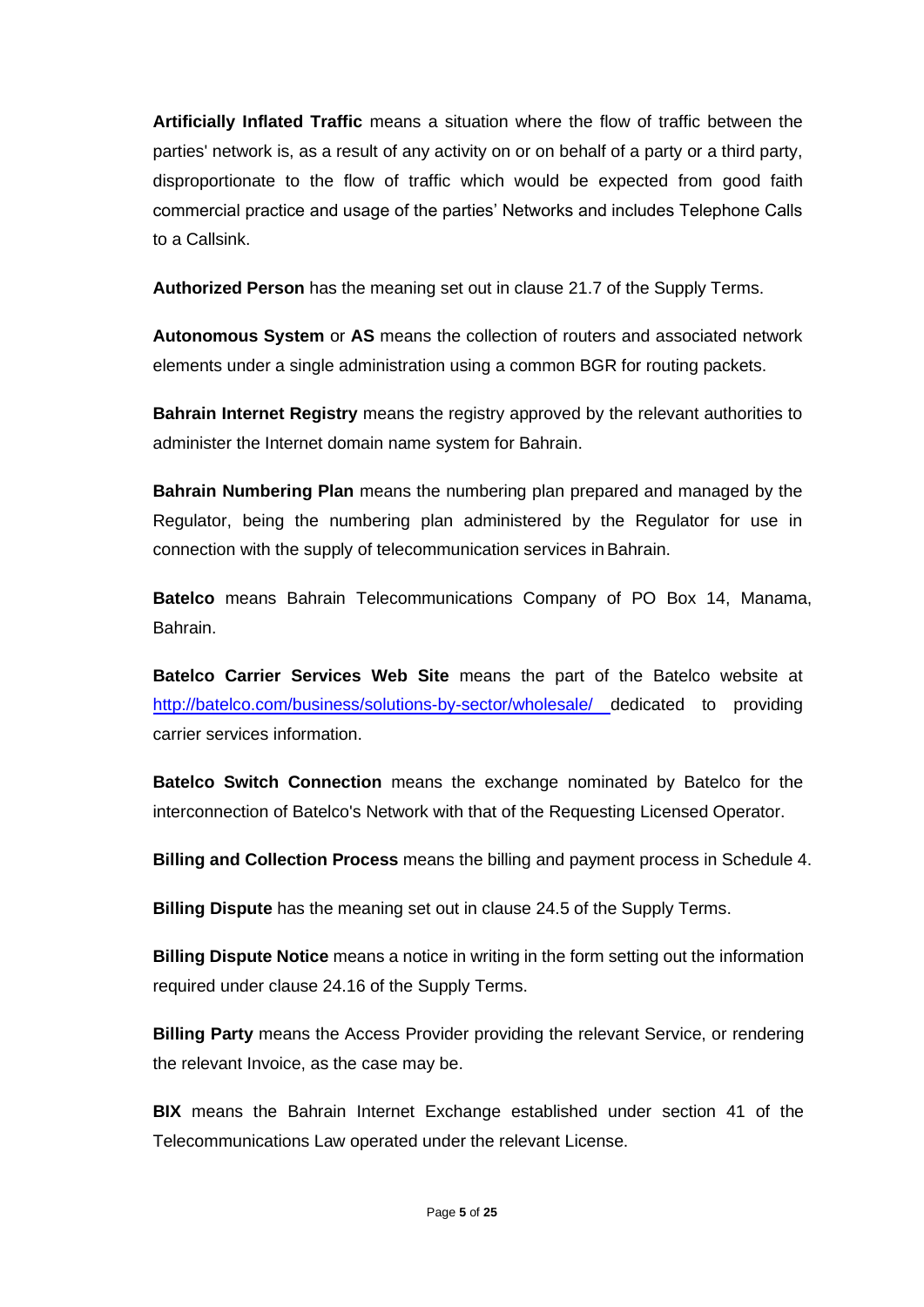**Calendar Year** means each year commencing on 1 January and ending on 31 December.

**Calling Card Call** means a call initiated by a Calling Party using any calling card system.

**Calling Party** means, for the purposes of Schedule 1 in relation to the PSTN Terminating Access Service, the person who, being a directly connected customer of the Access Seeker, initiates a call the completion of which requires utilization of the PSTN Terminating Access Service.

**Callsink** means, unless the parties agree otherwise in any particular case, any PSTN Number or group of PSTN Numbers allocated to a party or a customer or the related entities of either where:

- (a) that PSTN Number or group of PSTN Numbers, receives during a month more than 10 times as many minutes of Telephone Calls than the minutes of Telephone Calls originating at such PSTN Number during that month ("the Asymmetrical Traffic Number or Numbers"); and
- (b) the Asymmetrical Traffic Number or Numbers receive during a month more than 0.5% of the total minutes of Telephone Calls received during that month from the other party's Network.

**Cancellation Request** means a Service Request for cancelling an existing Connection.

**Capacity Order** has the meaning given to it in the Joint Working Manual.

**Change of Control** means a material change in the equity structure of a company giving rise to a change in the ability of a stakeholder to appoint the board of the company.

**Charges** mean the charges set out in a Service Description or in Schedule 3.

**CLI** means calling line identification.

**Complex Case** means a project which for the implementation of a New Service involves significant changes to the Requested Party's existing network features and services and/or significant systems development and/or work with external suppliers and/or has a major impact on and/or requires major interaction or negotiation with one or more Licensed Operators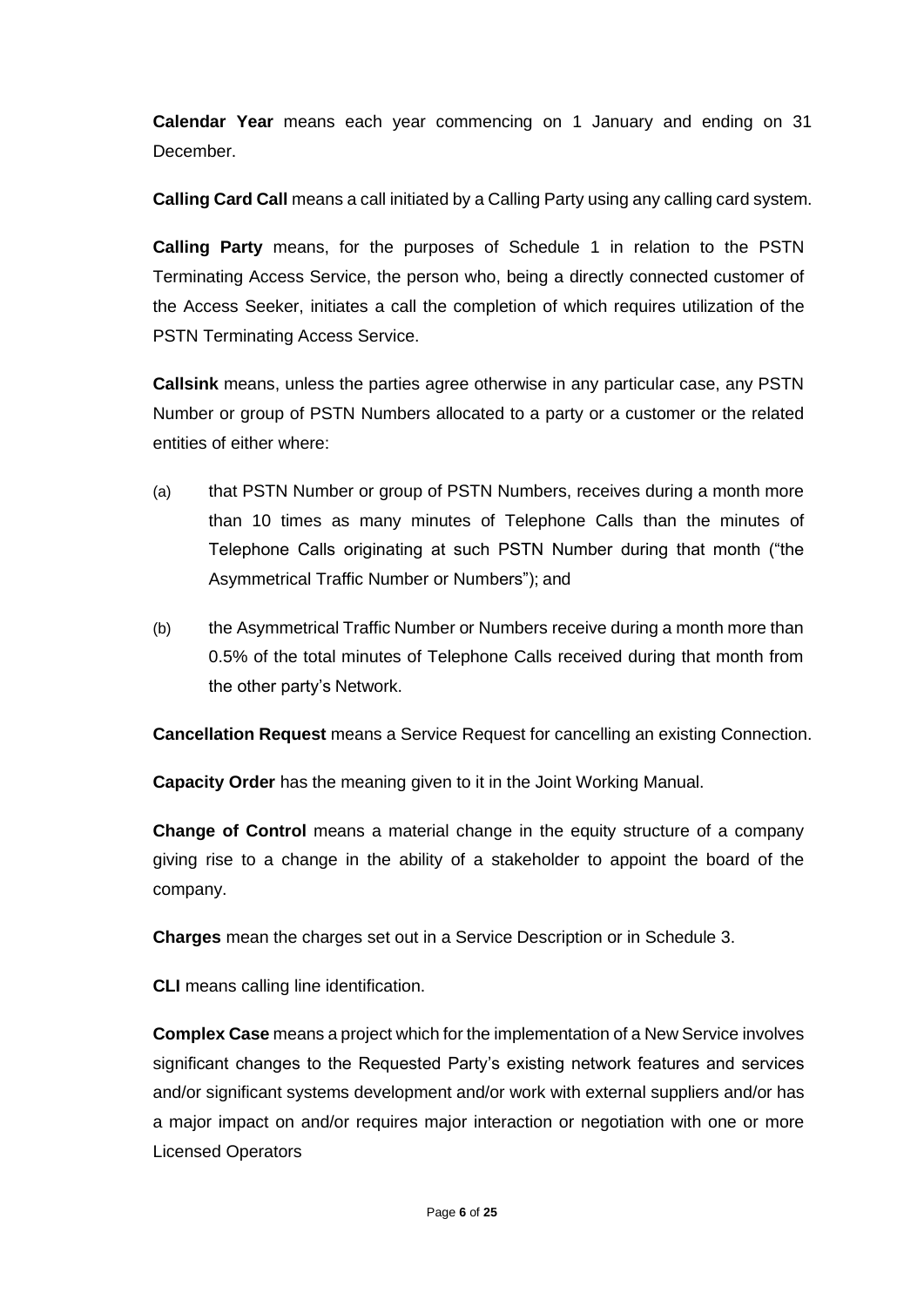**Confidential Information** means all data, trade secrets, ideas, concepts, know-how, knowledge, and information whether in writing or otherwise, relating to a party's People, Services, Network, affairs, business, Subscribers and End Users exchanged between the parties before, on or after the Effective Date but excludes information:

- (a) which is in or becomes part of the public domain other than through breach of this agreement or an obligation of confidence owed to the disclosingparty;
- (b) which a party can prove by contemporaneous written documentation was already known to it at the time of disclosure by the disclosing party (other than if such knowledge arose from disclosure of confidential information in breach of an obligation of confidentiality);
- (c) which the recipient acquires from a third party entitled to disclose it; or
- (d) which was independently developed by a party without breach of any obligation of confidentiality owed to the other party.

**Confidentiality Agreement** means the terms and conditions of a confidentiality undertaking between a Requesting Licensed Operator and Batelco which must be provided prior to or at the same time as a Service Request, to be in the form available from the Batelco Carrier Services Web Site.

# **Consequential Loss** means:

- (a) direct loss of business revenue or profits; and
- (b) indirect, incidental, consequential, punitive or special damages, including without limitation economic loss such as loss of profits or expectations, business revenue, goodwill, wasted expenditure or anticipated savings, cost of replacement services,

whether such costs or damages are based in contract, tort (including negligence), statute or otherwise, even if the other party is warned or has been warned of the possibility of that loss or damage.

**Construction and Work Plan** means, in relation to a Facility, a plan to be produced by the Access Seeker when carrying out Make Ready Work and incorporating the following information unless provided in the approved Facilities Access Application, in which case confirmation only is required: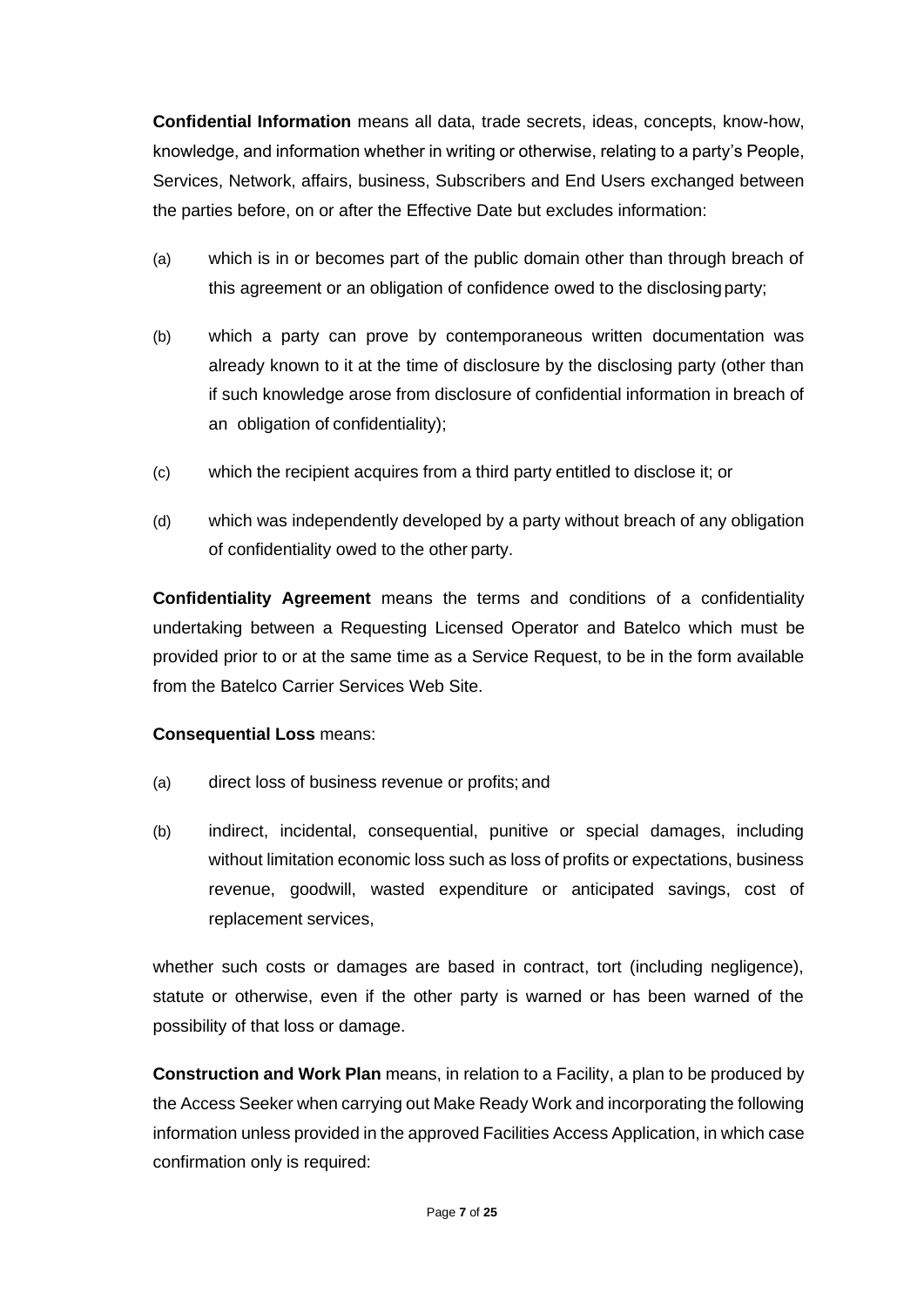- (a) plans for all Make Ready Work;
- (b) a construction timetable for all Make Ready Work and a work program;
- (c) the Equipment which the parties seek to place in or on the Facility including the nature, dimension and, where relevant, the model number of the Equipment;
- (d) the location of the Equipment;
- (e) the method and procedures that the Access Seeker will use in installing its Equipment in or on the Facility and whether it will be necessary to modify or strengthen the Facility;
- (f) a timetable and program for the installation of all Equipment;and
- (g) any other matters which may be reasonably necessary or appropriate having regard to the circumstances.

**Currently Planned Requirements** means genuine plans of the Access Provider for the future use of a Facility where those plans include commencing:

- (a) ordering and/or installing Equipment on or in the Facility; or
- (b) obtaining landlord or government approval, where such approval is necessary for use of the Facility,

within 24 months of the date of a Facilities Access Application.

**Disclosing Party** has the meaning set out in clause 21.4 of the Supply Terms.

**Dispute** has the meaning set out in clause 24.1 of the Supply Terms.

**Disputed Amount** has the meaning set out in clause 24.17(a) of the Supply Terms.

**Dispute Officer** means a senior executive of a party nominated to negotiate and resolve disputes with the other party.

**Dispute Resolution Procedures** means the procedures set out in clause 24 of the Supply Terms.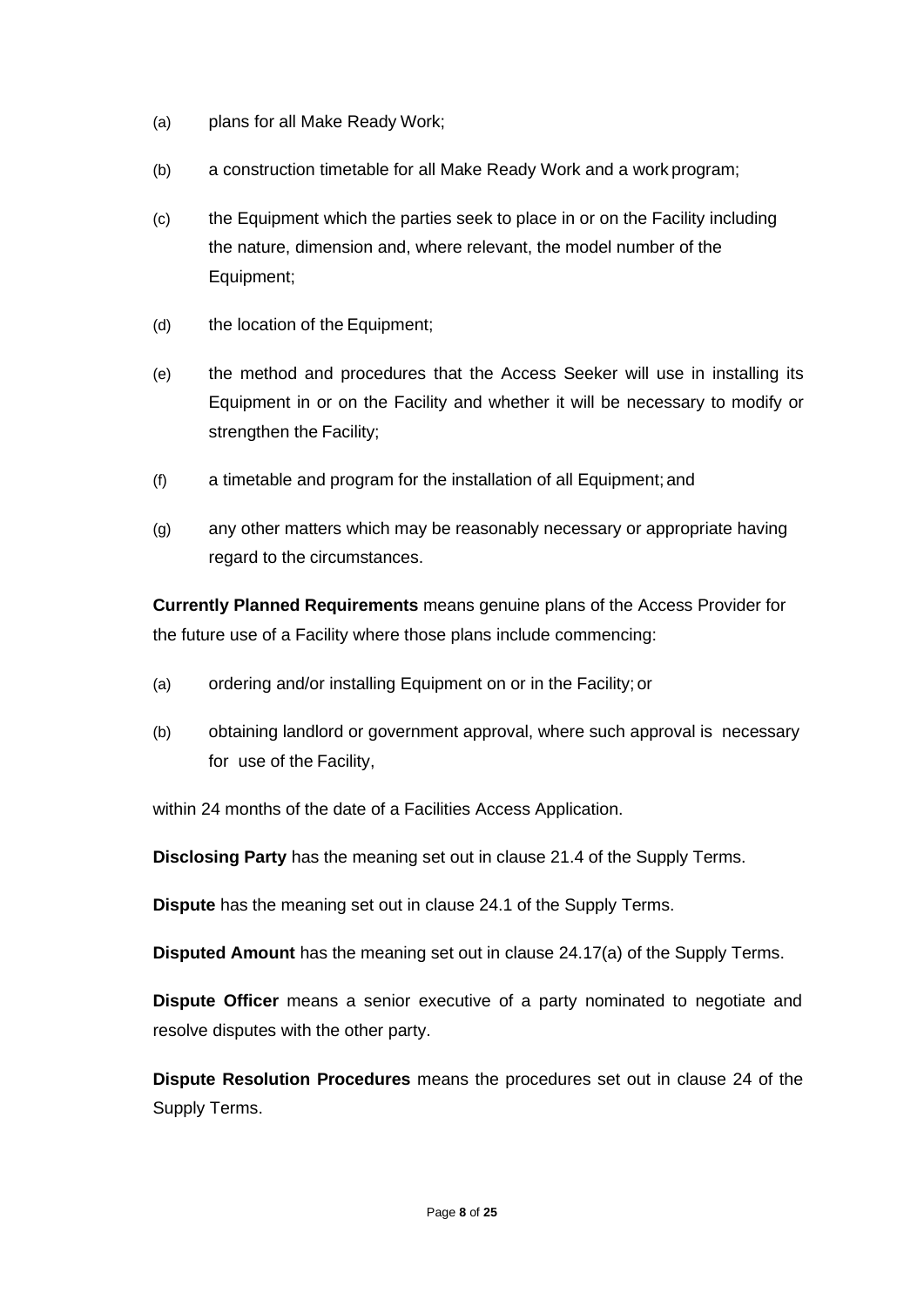**Due Date** means the date on which an invoice is payable in accordance with Schedule 4, Schedule 1 or as may be agreed by the parties and if there has been no agreement or if there is any inconsistency between specified dates or the manner in which a date is to be calculated, shall be a date which is 30 days from the date of receipt of the relevant invoice.

**Effective Date** has the meaning set out in clause 2.1 of the Supply Terms.

**Emergency Event** means an event (which may be a Force Majeure Event) which poses an urgent threat, or has caused actual damage, to any persons or property at the Facility or to any of the Equipment at the Facility, or the operating capability of the Access Provider's Equipment, the Access Seeker's Equipment or third party Equipment in a material way. Such events include, but are not limited to, fire, electrical malfunction, and structural damage. It also includes an unscheduled Outage which has or is likely to have a significant impact on a party's Network.

**Emergency Services** has a meaning set out in Schedule 1.

Emergency Work means work required in response to an Emergency Event in order to protect or restore any Equipment the Facility or the operating capability of Equipment.

**End User** means the ultimate recipient of a service.

**Equipment** means equipment that is owned or used by a person and used or designed for use for the supply of a telecommunications service by means of radiocommunications or any other means and includes:

- (a) antennae, microwave dishes or satellite dishes of less than 2.5 meters in diameter;
- (b) associated transmission equipment, power plant (including standby power), and air conditioning plant;
- (c) associated feeders, waveguides and waveguide pressuring equipment;
- (d) cabling and cabling works;
- (e) prefabricated modules, risers or other structures housing any of the above;
- (f) cable gantries;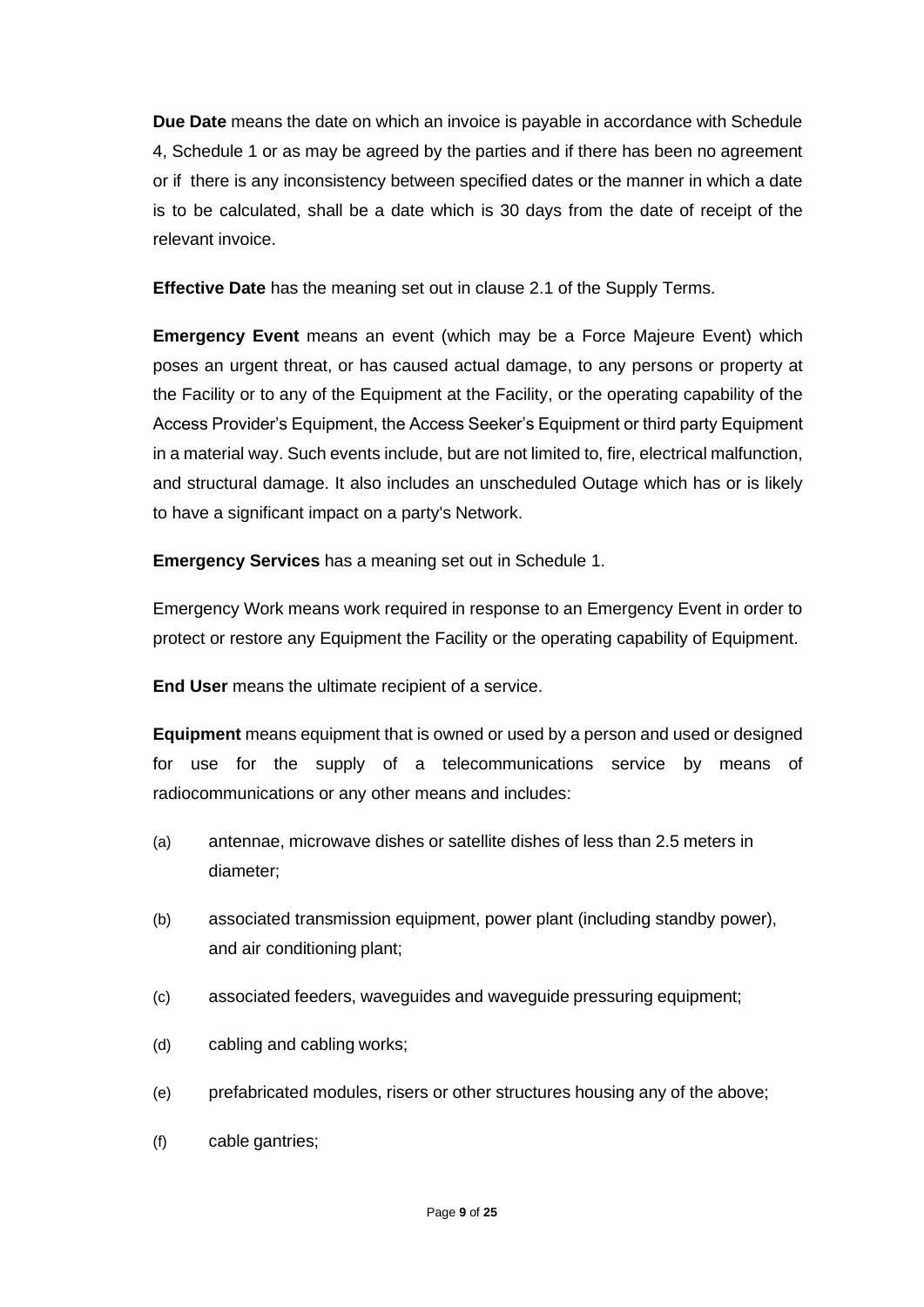- (g) lines, joints/splices and such other ancillary equipment as necessary to support the use of a line which may be housed in pits or manholes where suitable space is available or as agreed between the parties;
- (h) towers, masts, poles, antennae mountings and other similar structures which bear or are capable of bearing items noted in paragraph  $(a) - (g)$ ; and
- (i) such other ancillary equipment as maybe agreed by the parties from time to time.

**Equipment Shelter** means a building or other structure constructed or installed by a party to house Equipment.

**Estimated Implementation Date** has the meaning given to it in paragraph 2.3 of Schedule 5.

**Expected RFS Date** means the date at which Batelco expects the service to be ready for service as indicated in the notice of Expected RFT and RFS Dates. The Expected RFS Date must be set no later than the Maximum Delivery Date.

The RFT Date may be modified at a later stage if Batelco or the OLO is not able to meet it.

**Expected RFT Date** means the date at which Batelco expects the service to be ready for test as indicated in the notice of Expected RFT and RFS Dates. The Expected RFT Date must precede the Expected RFS Date by a period of time equal to the Maximum Validation Time.

The RFT Date may be modified at a later stage if Batelco or the OLO is not able to meet it.

# **Facility** means a:

- (a) Tower;
- (b) Radiocommunications Site;
- (c) local exchange;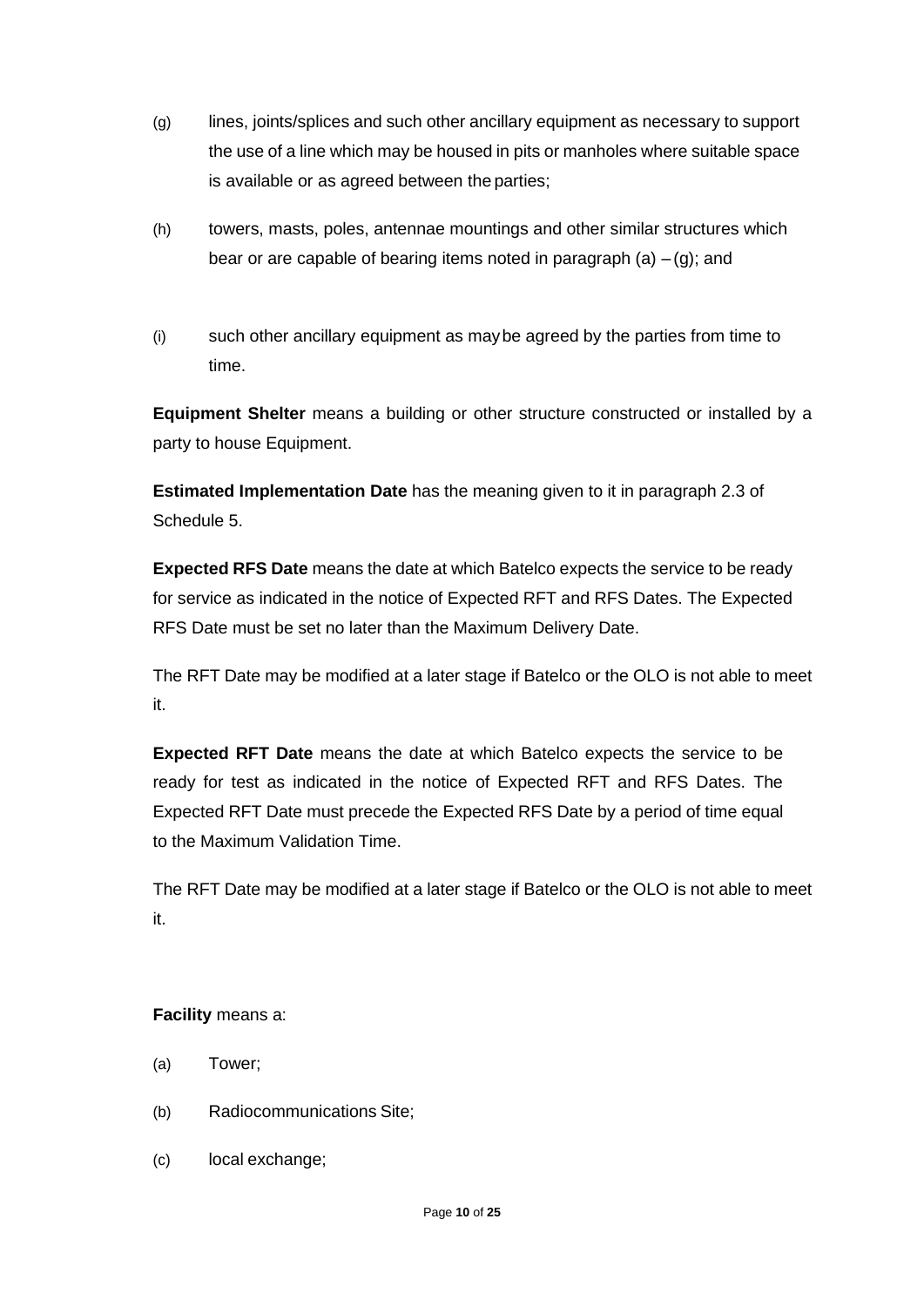- (d) cable station;
- (e) earth station;
- (f) power room;
- (g) riser room,

as the context requires, which has already been constructed and is owned by the Access Provider at the time a Facilities Access Application is made.

**Facilities Access Application** means a request by an Access Seeker to share a Facility and which must include the information specified in Schedule 7 and be in the form supplied by the Access Provider from time to time.

**Facility Access Technical Manual** means the manual published from time to time by the Access Provider which sets out the technical and operational matters relating to access to Facilities including:

- (a) technical speculations of Facilities or Facility types;
- (b) procedures for obtaining physical access to Facilities;and
- (c) modes or methods of sharing Facilities and technical speculations (such as sub- ducting).

**Facility Lease** means a Lease or other right of occupation, which is substantially in the form attached in Attachment 1 to Schedule 7, and granted to the Access Seeker in relation to a Facility owned by the Access Provider which permits the Access Seeker to install, use and maintain its Equipment on or in the Facility pursuant to this Schedule.

**Facility Sub-Lease** means the grant of part of the rights in respect of a Lease or other right of occupation including but not limited to a license to occupy, which is substantially in the form attached in Attachment 2 to Schedule 7, and granted to the Access Seeker in relation to a Facility leased, licensed or controlled by the Access Provider which permits that Access Seeker to install, use and maintain its Equipment on or in the Facility pursuant to a Site Agreement.

**Fault** has the meaning given to it in Schedule 6.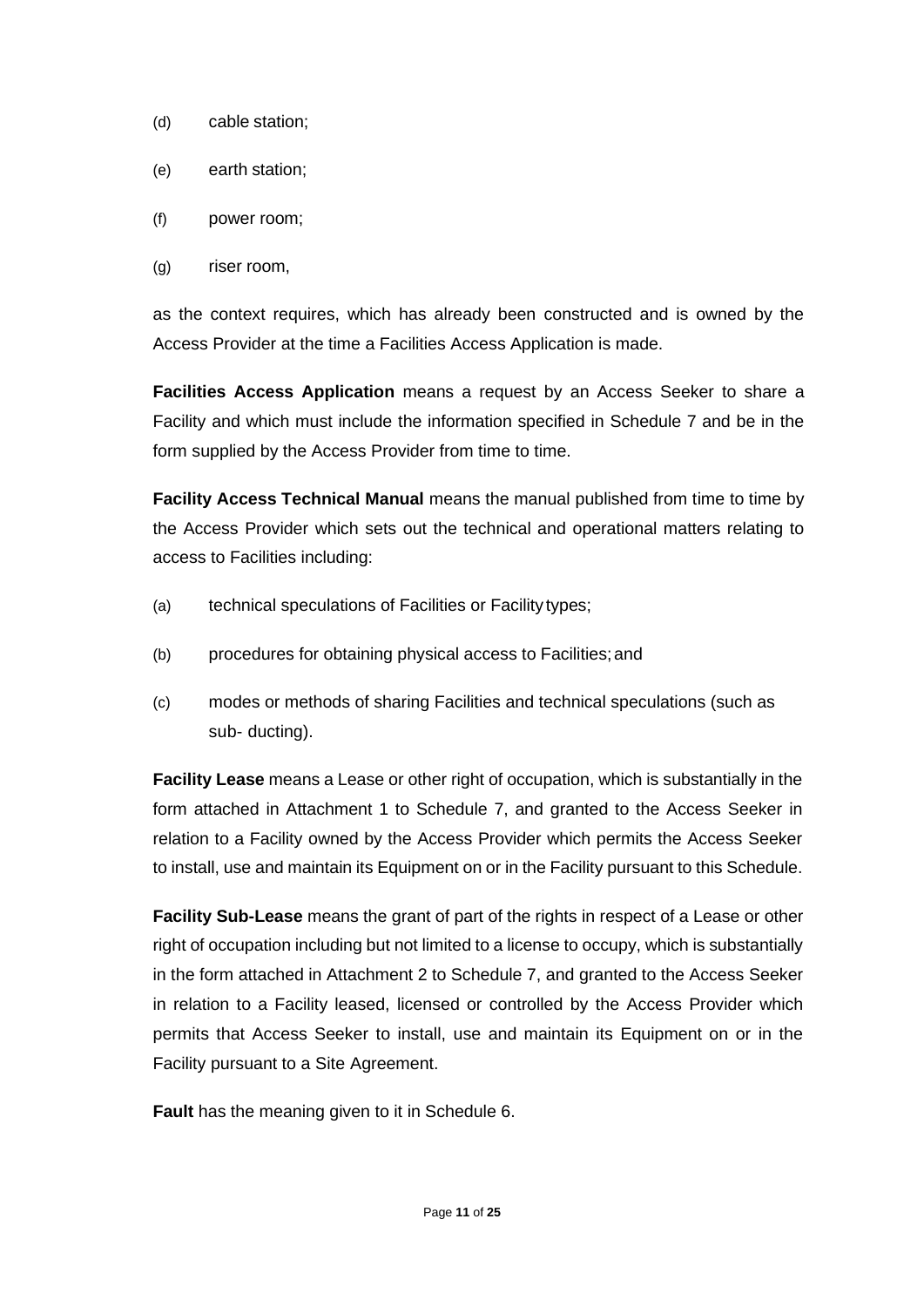**Fault Acknowledgment Time** means the Service Level for the timely acknowledgement of a fault reported by the OLO.

**Field Study** means the study to be undertaken by the Access Provider under paragraph 7 of Schedule 7 which includes but is not limited to:

- (a) confirmation of the Access Seeker's Facilities Access Application or seeking an explanation of any variation to it;
- (b) details of the Make Ready Work required (including who will be responsible for undertaking each part) and the time required to perform the Make Ready Work;
- (c) the estimated Access Charges for Make Ready Work; and
- (d) the time required to deliver access, after being ordered.

**Forecast** means a party's best estimate of one or more future events or circumstances.

**Forecasting Procedures** means the procedures set out in clause 19 of the Supply Terms.

**Force Majeure Event** means any event outside the reasonable control of the party affected, including without limitation, an act of God, an industrial dispute of any kind, a war declared or undeclared, military operations, an act or threat of terrorism, a blockage, a civil disturbance, lightning, fire, earthquake, storm, flood, explosion, weather of exceptional severity, interruption or failure of utility service (including but not limited to electric power, gas and water), national or local emergency, meteor, or acts or omissions of persons for whom that party is not responsible.

**General Dispute** has the meaning set out in the Supply Terms.

**GSM Number** means a telephone number connected to a GSM Network used in accordance with the Bahrain Numbering Plan.

**GSM Network** means a mobile telephone Network within Bahrain used and accessible by the public providing switching and transmission facilities using digital techniques defined as GSM by the European Technical Standards Institute.

**INMARSAT Call** means a call initiated by the Calling Party carried by means of the International Maritime Satellite service at any point in its path.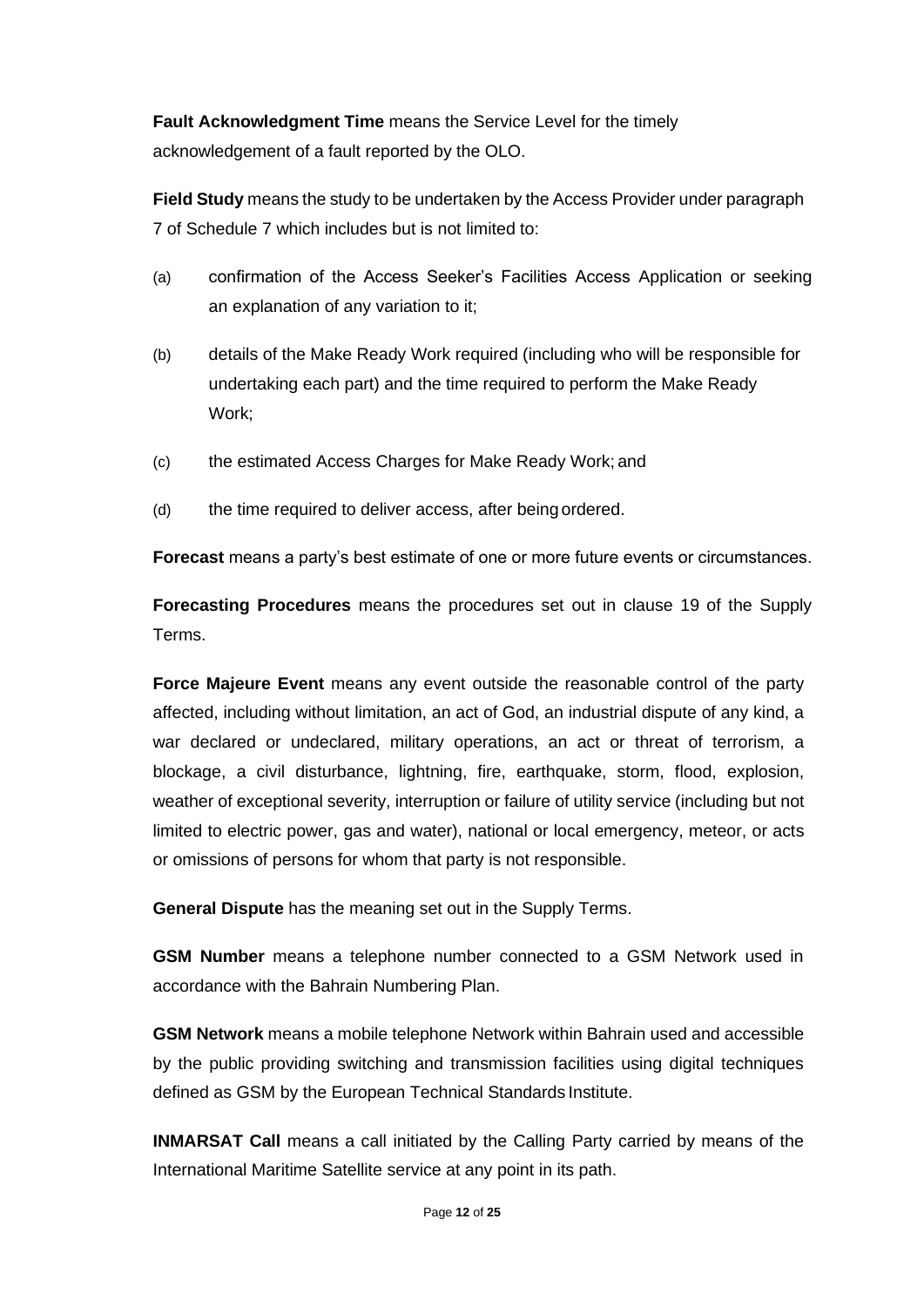**Indemnifying Party** means the party giving an indemnity under the Supply Terms.

**Insolvent** means the state of affairs where a company's business has fallen into disruption and it has suspended payment of its commercial debts

**Intellectual Property Rights** means all rights conferred under statute, common law and equity in and in respect of intellectual property rights, including without limitation trade marks, trade names, logos and get up, inventions, patents, designs, copyright, circuit layouts, Confidential Information, know-how and trade secrets, whether registered or not, and all rights and interests in them whether vested or contingent or licenses to use any of them.

**Intended Use** has the meaning given to it in paragraph 6(a) of Schedule 7.

**Interconnection and Access Services** means the services described in Schedule 1 being:

- (a) either as an Access Service or an Interconnection Service;or
- (b) a Service Batelco is required to provide under aLicense.

**Interconnection Services** means those services described in Schedule 1 which relate to the Reference Interconnection Offer.

**Intermediate Case** means a project for which the implementation of a New Service requires some additions to or modifications of the Requested Party's existing network features and services and/or may involve some moderate systems development and work with external suppliers and/or has a minor impact and/or requires minor interaction or negotiation with another Licensed Operator.

#### **Interest Rate** means LIBOR plus 3%

**Internet Network** means a public network that uses the TCP/IP protocol suite and other Internet protocols that allows traffic using the loose source and record route IP option to enable troubleshooting of network routing protocols and configurations.

**Joint Working Manual** means the operations and procedures manual incorporated into the Supply Terms by clause 1.3 of these terms.

**Lease** means the lease, license or other contractual right of use or occupation, including any renewal, or option under such a lease and "leased" has a similar meaning.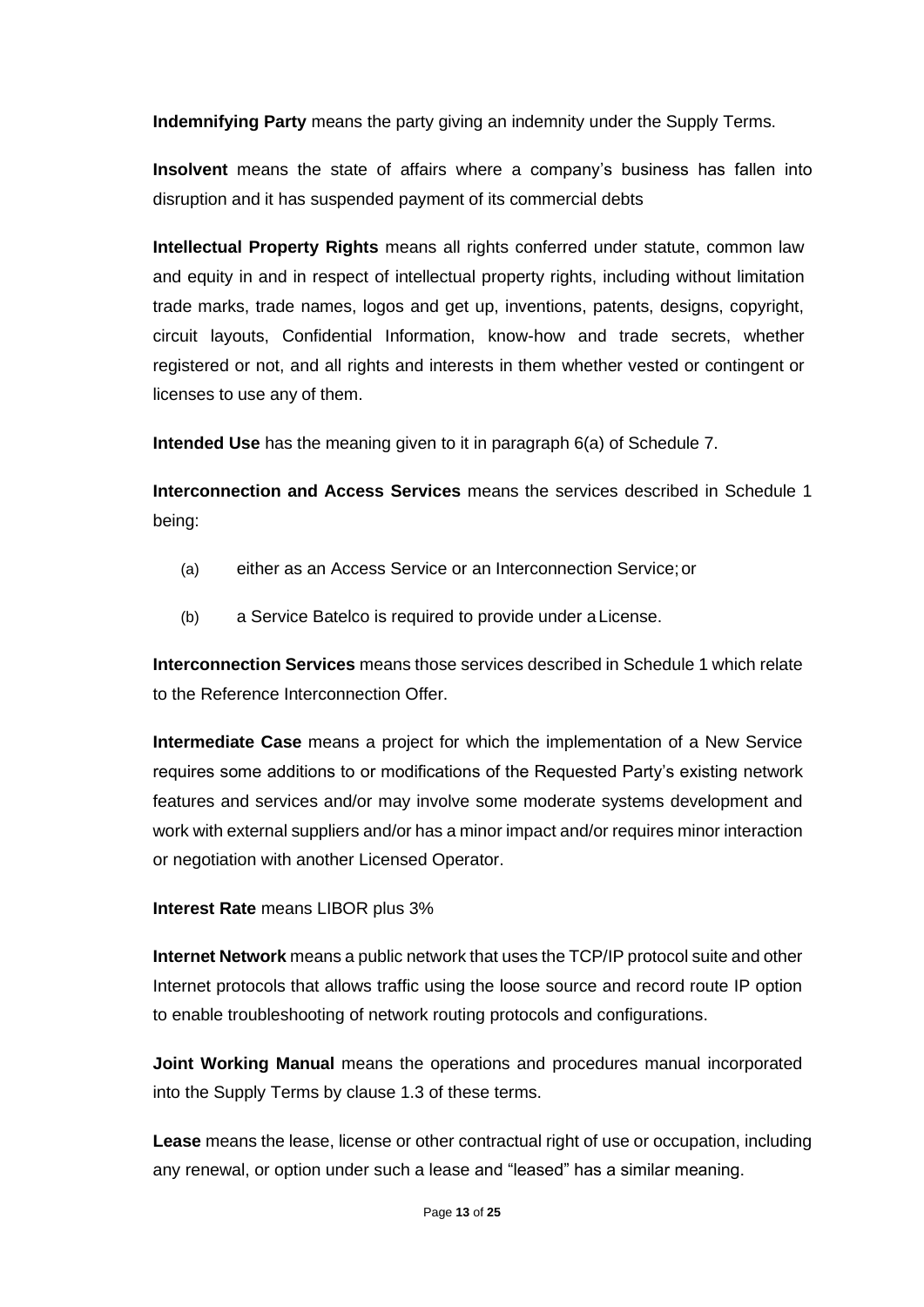**Lessor** means the owner of Premises or the Facility or a party with the power or right to grant a right of occupation to Premises or theFacility.

**Liable Party** has the meaning set out in clause 17.13 of the Supply Terms.

**License** means an individual license issued under sections 25 and 29 of the Telecommunications Law and Licensed has a corresponding meaning (except where Batelco enters a Supply Terms with a party which does not have an individual license, in which case it means the license issued to that party).

**Licensed Operator** means a party who has been issued with an individual license under sections 25 and 29 of the Telecommunications Law to provide telecommunications services (except where Batelco enters a Supply Terms with a Licensed Operator which does not have an individual license, in which case it means that party).

**Licensed Operator Switch Connection** means the exchange nominated by the Licensed Operator for the interconnection of the Licensed Operator's Network with that of Batelco.

**Make Ready Work** means the work that is reasonably necessary to make a Facility ready for Equipment installation by the Access Seeker which may include (but is not limited to):

- (a) structural analysis;
- (b) strengthening, modifying or augmenting a Tower necessarily and proportionally required to condition the Tower to bear the wind and weight loading directly added by the Access Seeker's Equipment;
- (c) constructing, installing or modifying head frames, cable risers, cable trays and other Tower fittings required to house the Equipment of the parties on the Tower;
- (d) where the Tower is a replacement Tower, removing the Tower if required;
- (e) constructing a New Facility or replacement Tower, including all design, approval and construction work and the doing of relevant things lawfully required by the Regulator;
- (f) rearranging Equipment;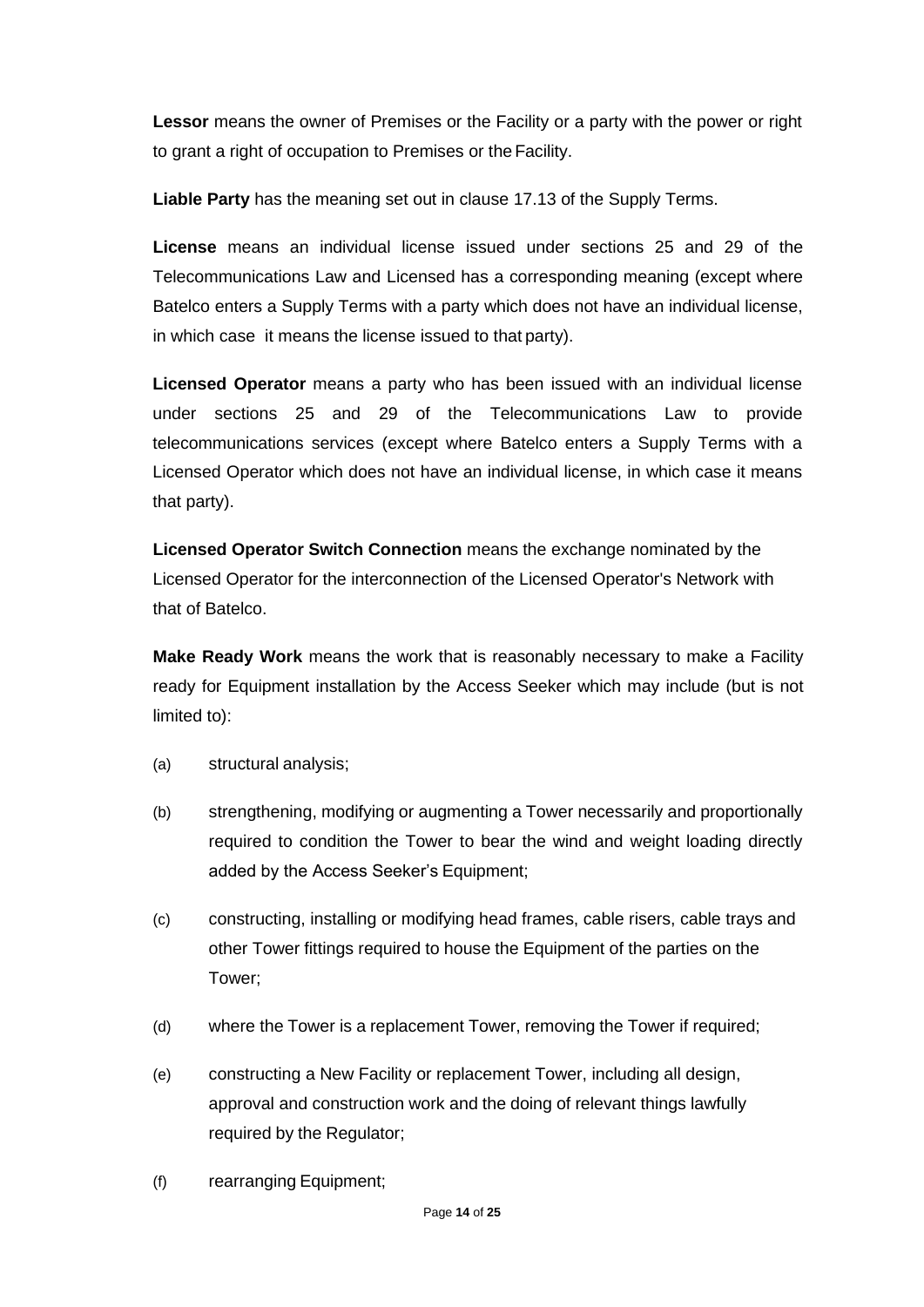- $(q)$  the provision of temporary facilities to accommodate Equipment;
- (h) installing or extending cable trays or other works to house the Access Seeker's lines,

cables and/or any Equipment; and

(i) any other matters specified by the parties from time to time.

**Material Breach** means any material breach of the Supply Terms, including without limitation:

- (a) failure to pay any invoiced or billed Charge or other sum for any Service for a material period of time; or
- (b) failure to provide or maintain any Security required under clause 20 of the Supply Terms.

**Maximum Delivery Date** means the last working day after which the Maximum Delivery Time lapses.

**Maximum Delivery Time** means the maximum time within which Batelco must set the Expected RFS Date in the notice of Expected RFT and RFS Dates. The Maximum Delivery Time may differ according to the type of Service Request and/or the availability of access line/access ducts.

The Maximum Delivery Time starts at Accepted Service Request.

**Maximum Fault Acknowledgment Time** means the maximum Actual Fault Acknowledgment Time that Batelco should meet at all times.

**Maximum Monthly Penalty Cap** means the maximum Penalties for Restoration Time the OLO is entitled to for a specific Connection, on a monthly basis, as a result of Batelco not meeting the Maximum Restoration Time.

**Maximum Response Time** means the maximum Actual Response Time that Batelco should meet at all times.

**Maximum Restoration Time** means the maximum Actual Restoration Time after which Batelco is subject to Penalties for Restoration Time.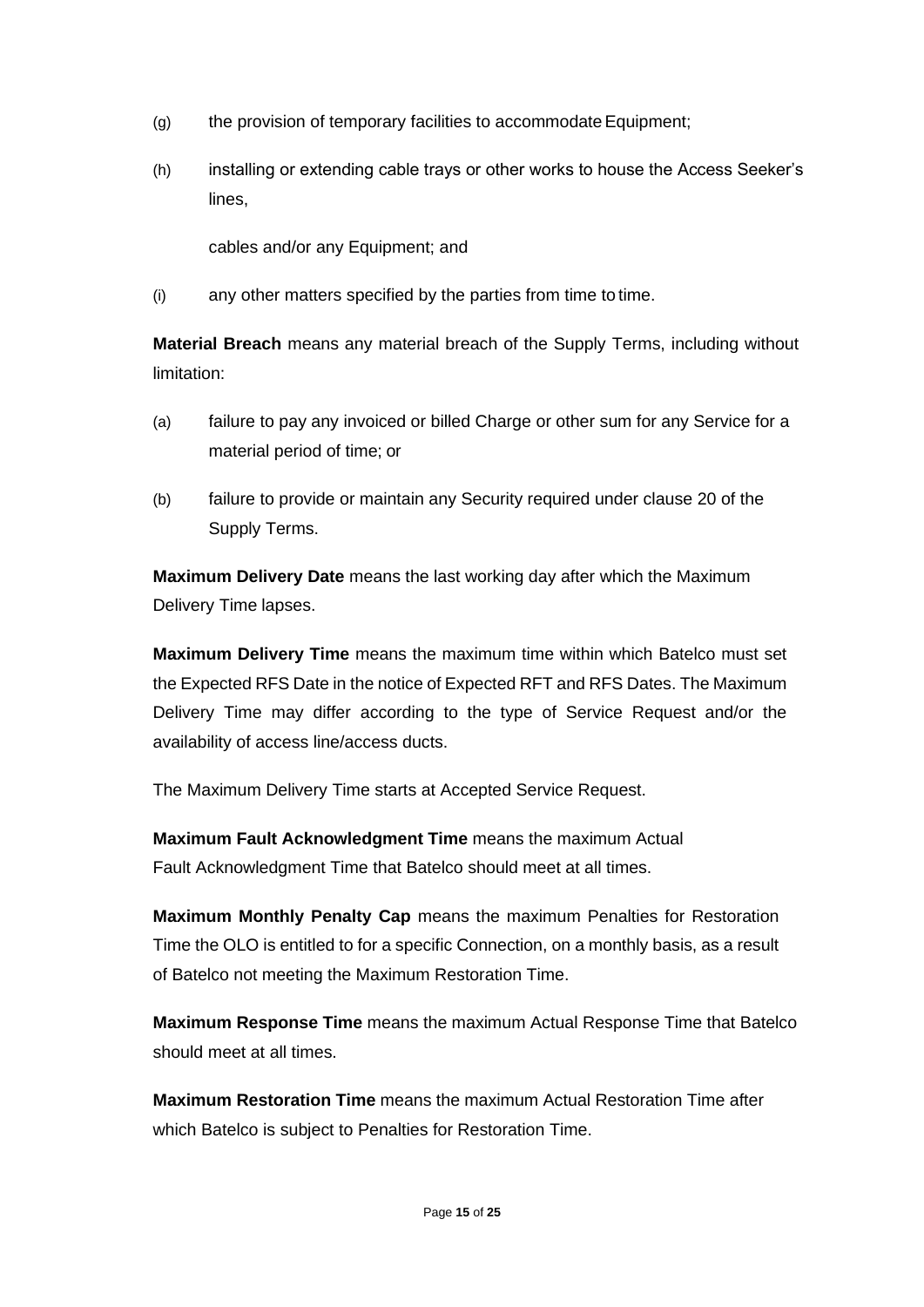**Maximum RFS Date** means the last day on which the OLO may receive the RFS Certificate, after which Batelco is subject to Penalties for RFS Date.

The Maximum RFS Date may be modified under specific conditions as detailed in this service description.

**Maximum Time for Service Request Acknowledgment** means the maximum Actual Time for Service Request Acknowledgement that Batelco should meet at all times.

**Maximum Time for Service Request Confirmation** means the maximum Actual Time for Service Request Confirmation after which, absent formal notice from Batelco, the Service Request is deemed to have been accepted by Batelco.

**Maximum Validation Time** means the maximum Actual Validation Time after which, absent formal notice from the OLO, Batelco may issue the RFS Certificate.

**Migration Request** means a Service Request for changing the end user address of an existing Connection, requiring disconnection and reconnection of the Connection end point. A "hot migration" happens when the Connection is not disrupted and a "cold migration" when the Connection can be disrupted.

**Minimum Term** has a meaning given to it by clause 2.2 of the Supply Terms.

**Mobile Network** means:

- (a) a GSM Network; or
- (b) a mobile telephone network used and accessible by the public provider of switching and transmission facilities using digital technologies as defined in a globally accepted standard which the Licensed Operator is permitted to use by itsLicense.

**Mobile Number** means a Mobile Number connected to a Mobile Network in accordance with the Bahrain Numbering Plan.

**Mobile Telephone Call** means a call for the carriage of communications at 3.1 kHz bandwidth by means of a GSM Network, or, where the context so requires, any other Mobile Network, using SS7 Signaling.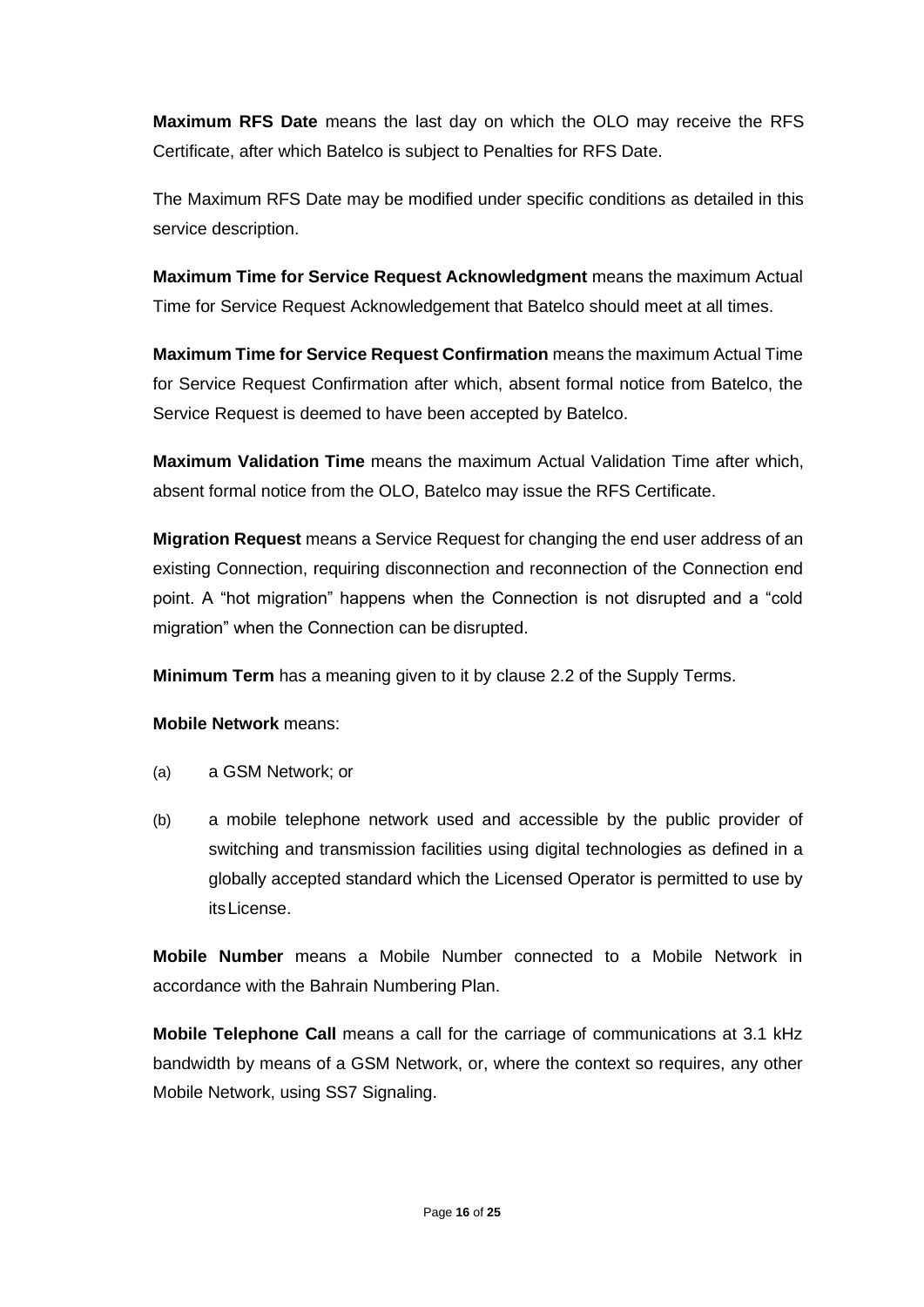**Network** means a public telecommunications network or system of a party, which is used or intended to be used for telecommunications services supplied under the party's License.

**New Connection Request** means a Service Request for establishing a new Connection.

**New Service** means a service relating to the interconnection of the parties' respective Networks or a service relating to the access to one party's Network or services by the other (including any commercial services required to facilitate that interconnection or access) that is:

- (a) currently provided under the Reference Offer but has not previously been supplied to the Access Seeker pursuant to the Supply Terms or any other agreement between the Access Provider and Access Seeker; or
- (b) not currently provided or able to be provided under the Reference Offer and has not previously been supplied pursuant to the Supply Terms or any other agreement between the Access Provider and Access Seeker.

**New Service Request** means a request for a New Service submitted by a party in accordance with clause 7 of the Reference Offer.

**Notification of Expected RFT and RFS Dates** means the Service Level for the timely notification of the Expected RFT Date, the Expected RFS Date, the Maximum RFS Date, the Maximum Delivery Time, and the Maximum Delivery Date to the OLO.

**Offered Service** means a service relating to the interconnection of the parties' respective Networks (including any commercial services required to facilitate that interconnection) that is currently provided under the Reference Interconnection Offer or subsequent reference interconnection offers published by Batelco pursuant to section 57(b) of the Telecommunications Law and approved by the Regulator, but has not previously been supplied pursuant to the Supply Terms, as they may be amended or varied from time to time, or any other agreement between the Access Provider and Access Seeker;

**OLO** means other Licensed Operator;

**Ongoing Access Fee** means the ongoing payment by the Access Seeker for access to a Facility as specified in Schedule 7.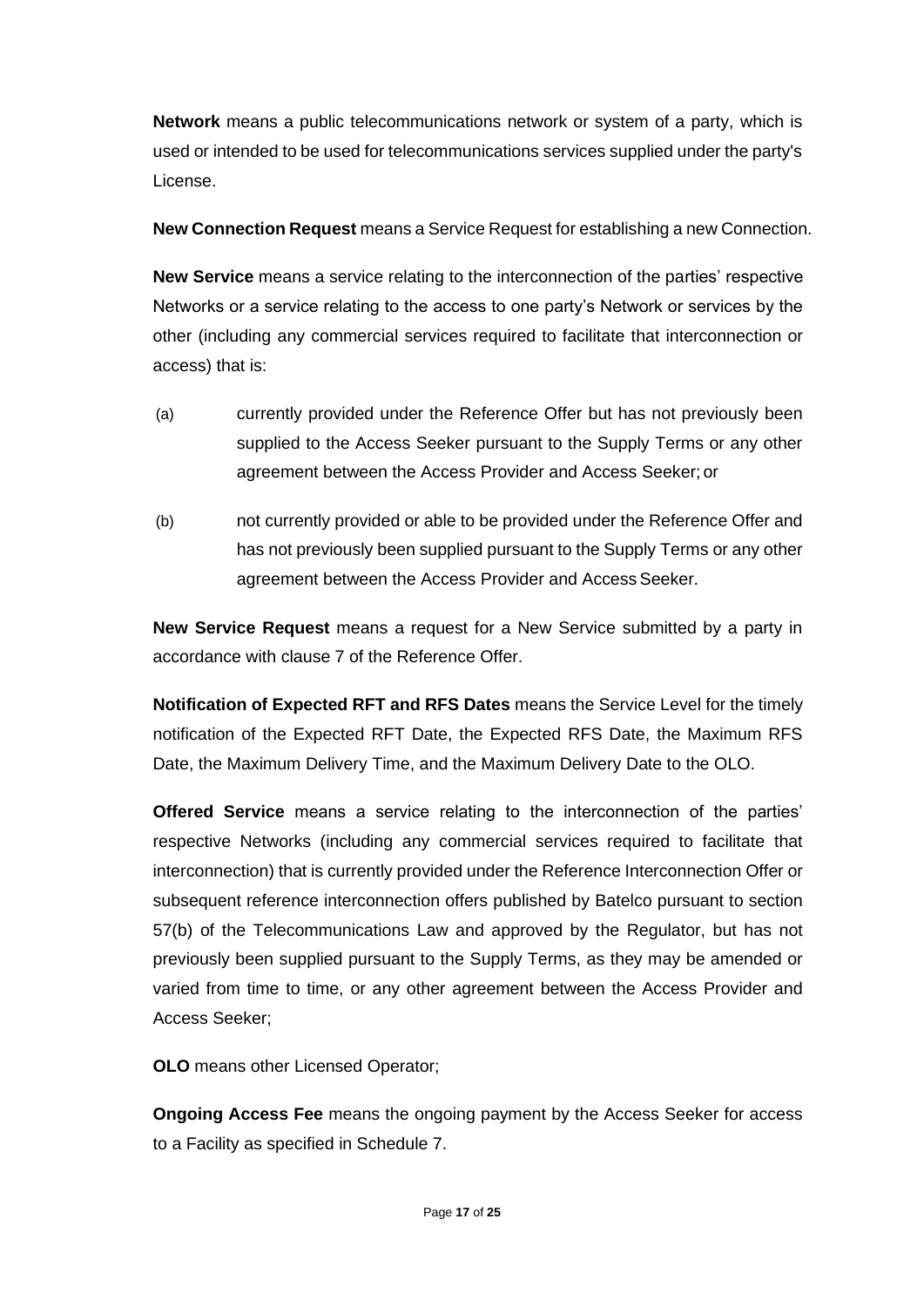**Order** means; in relation to a request for access to a Facility, an order in writing in the form advised from time to time by the Access Provider made by a Access Seeker for access to a Facility of the Access Provider where the Access Provider is performing Make Ready Work and means, in relation to any other Service, an Order required by clause 3.4 of the Supply Terms.

**Order Response** means a written response to an Order.

**Outages** mean that period during which a party's Equipment in a Shared Facility is temporarily decommissioned or not operating.

**Penalties for Notification of Expected RFT and RFS Dates** means the penalties due by Batelco for not meeting the Maximum Time for Notification of Expected RFT and RFS Dates.

**Penalties for Restoration Time** means the penalties due by Batelco for not meeting the Maximum Restoration Time.

**Penalties for RFS Date** means the penalties due by Batelco for not meeting the Maximum RFS Date

**People** means directors, officers, employees, agents, contractors, advisors and representatives other than that party's customers who act as end users of services provided by means of the Services.

**Point of Interconnection** or **POI** has the meaning set out in the Joint Working Manual.

**PMTS Facility** means a Tower or Radiocommunications Site primarily used or designed for use to supply public mobile telecommunication services.

**Preliminary Information** means the Information Batelco reasonably requires to process a Service Request as set out in the Joint Working Manual.

**Premises** means the real property on which a Facility is located.

**Property** means any equipment, facility, plant or other property used by a party under these Supply Terms.

**PSTN Number** means a telephone number connected to a Public Switched Telephone Network used in accordance with the Bahrain Numbering Plan.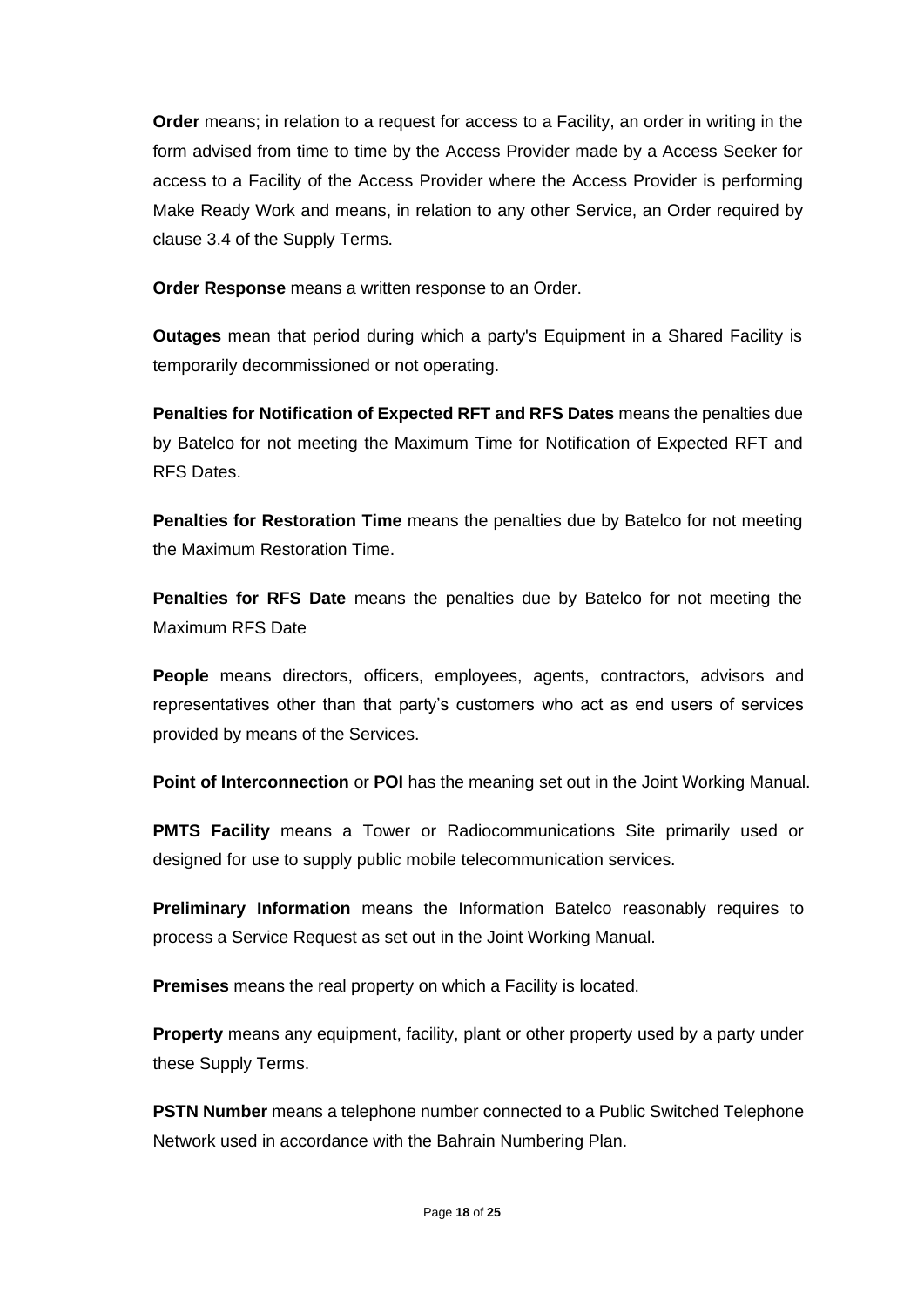# **Public Internet Protocols** means the following:

- (a) Hyper Text Transfer Protocol (HTTP);
- (b) File Transfer Protocol (FTP);
- (c) Simple Message Transfer Protocol (SMTP);
- (d) Secure HTTP; and
- (e) such other Internet protocols as the parties may agree from time to time, provided that such protocols are consistent with any BIX Rules.

**Public Switched Telephone Network (PSTN)** means a fixed telephone network within the Kingdom of Bahrain accessible by the public providing switching and transmission facilities using analogue and digital techniques.

**QoS Parameters** means the set of technical parameters, which the Connection has to meet to be considered available. N.B. OLO may only report a fault if a Connection is not performing according to the QoS Parameters.

**Radiocommunications Site** means land or a building or structure on land which is owned, maintained or operated by the Access Provider on which a Tower is located.

**Reconfiguration Request** means a Service Request for reconfiguring the technical parameters of an existing Connection.

**Reference Access Offer** means that part of the Reference Offer identified by Batelco from time to time as being the offer required by Section 57(e) of the Telecommunications Law.

**Reference Interconnection Offer** means that part of the Reference Offer which is the reference interconnection offer published by Batelco pursuant to Section 57(a) of the Telecommunications Law and approved by the Regulator as at the date of the formation of the Supply Agreement for the provision by it of Interconnection Services.

**Reference Offer** means the document [published by Batelco on [May] 2019] as a reference offer to include an offer required under the Telecommunications Law, as the document may be varied or amended from time to time.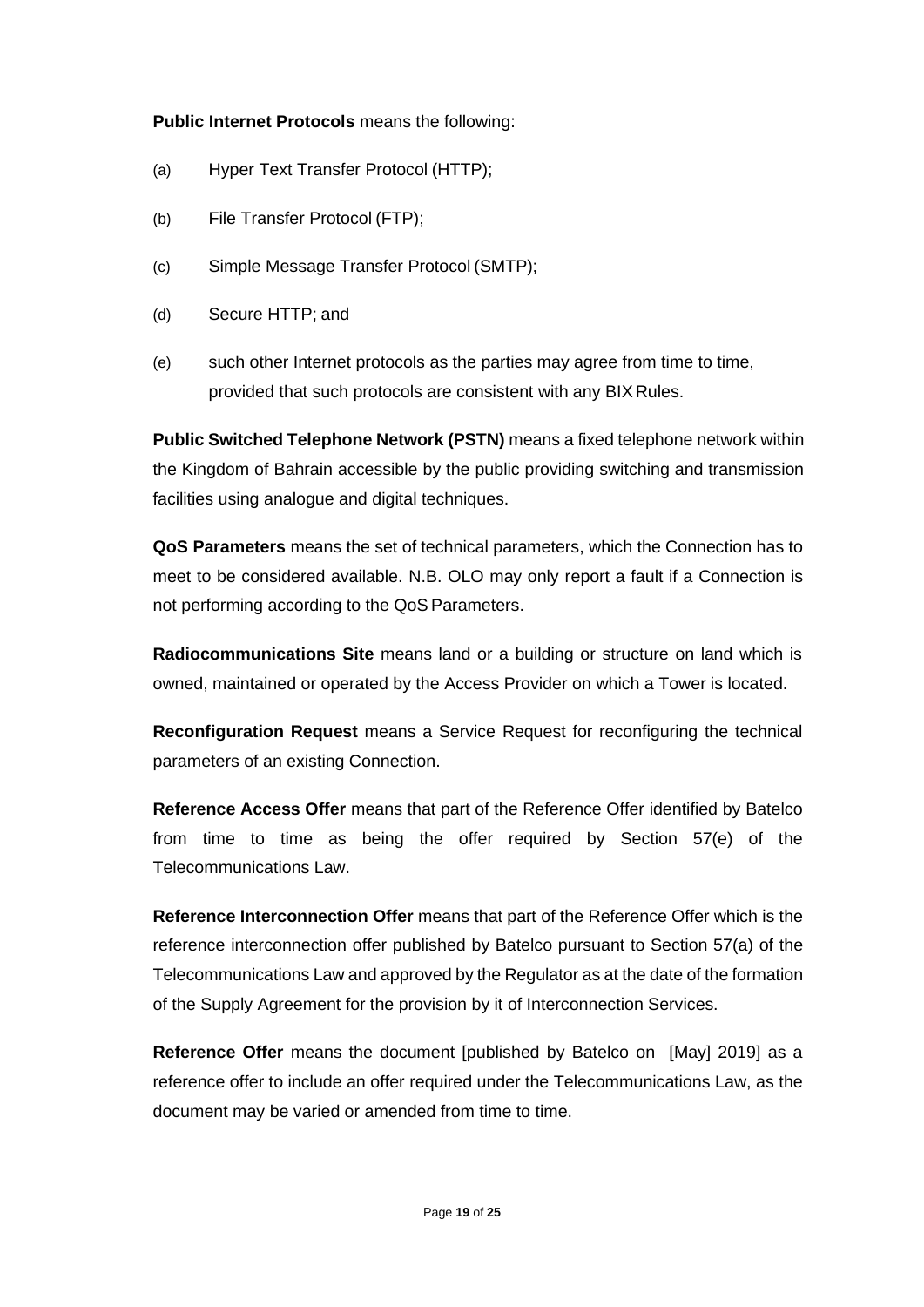**Regulator** means the Telecommunications Regulatory Authority of the Kingdom of Bahrain.

# **Regulated Service** means:

- (a) an Interconnection Service; or
- (b) an Access Service.

### **Regulatory Event** means:

- (a) an amendment of or change in any applicable law;
- (b) the grant of an injunction against a party in respect of a breach or alleged contravention of an applicable law;
- (c) the making of a determination or direction by, or an omission of, a competent authority; or
- (d) where a party reasonably believes that any event described in (a), (b) or (c) will occur.

**Related Corporation** means in relation to a company, a subsidiary, a holding company or a subsidiary of a holding company and in its context a subsidiary means a company in which the first mentioned company holds a majority of stock or holds the right to appoint a majority of the board.

**Requesting Licensed Operator** means a Licensed Operator who submits a Service Request under the Reference Offer.

**Response Time** means the Service Level for the timely start of troubleshooting of a fault.

**Restoration Time** means the Service Level for the timely restoration of a Connection affected by a fault.

**RFS Certificate** means the certificate issued by Batelco to the OLO to confirm that:

- (a) the connection has been provisioned and tested by Batelco;
- (b) the connection is properly registered in all of Batelco's systems (e.g. OSS/BSS, service level monitoring platform, fault reporting system etc.);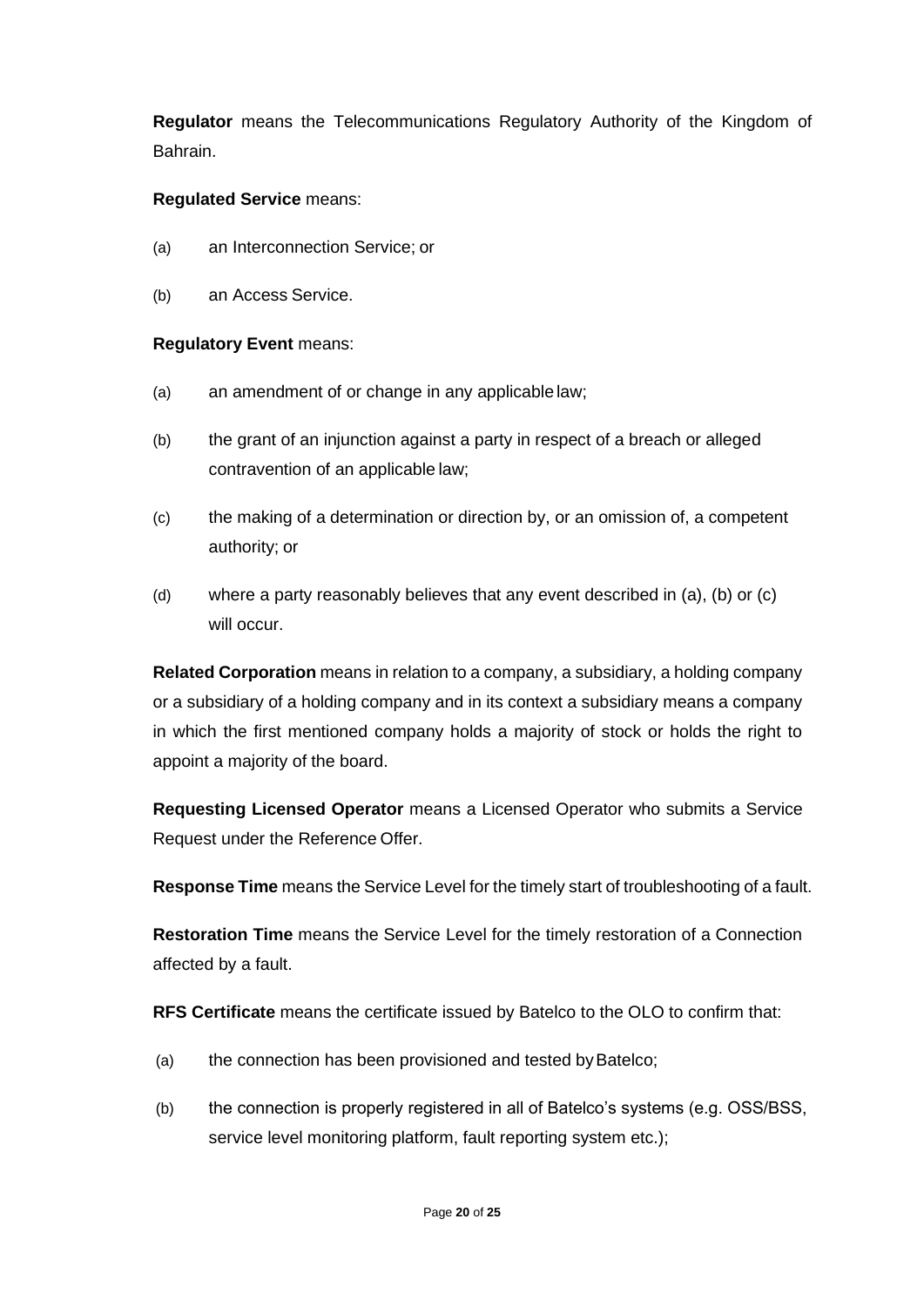- (c) the connection has been validated by the OLO (or deemed to have been validated by the OLO if the Maximum Validation Time has lapsed); and
- (d) the connection is ready for service and the OLO will be invoiced accordingly.

**Security** means any security reasonably required by Batelco in accordance with Schedule 2 of the Reference Offer or clause 20 of the Supply Terms. The form of security may include a bank guarantee, a letter of credit, security over a bank deposit or a parent company guarantee, at the Licensed Operator's absolute discretion, provided that the form of security selected is acceptable to Batelco, such acceptance not to be unreasonably withheld or delayed.

**Service** means each Interconnection Service, each Access Service and each Wholesale Service.

**Service Description** means the description, terms and procedures and other matters relevant to a Service and which is set out in Schedule 1.

**Service Level** means, if any, the minimum quality of service standards applicable to a particular Service described in the Service Description for that Service.

**Service Level for RFS Date** means the Service Level for the timely issuance of the RFS Certificate to the OLO.

**Service Level Penalties** means the set of defined penalties expressed in Service Credits which are due by Batelco for not having met Service Level Terms.

**Service Rebate** means, if any, the rebate payable by the Access Provider to the Access Seeker for a failure to meet a Service Level in relation to a Service as described in the applicable Service Description.

**Service Request** means a formal request for a service of the [ ] product. Service Requests include New Connection Requests, Transfer Requests, Upgrade/Downgrade Requests, Migration Request, Reconfiguration Requests, and Cancellation Requests.

**Service Request Acknowledgment** means the Service Level for the timely acknowledgment of a Service Request sent by an OLO.

**Service Request Confirmation** means the Service Level for the timely acceptance or rejection of a Service Request sent by an OLO.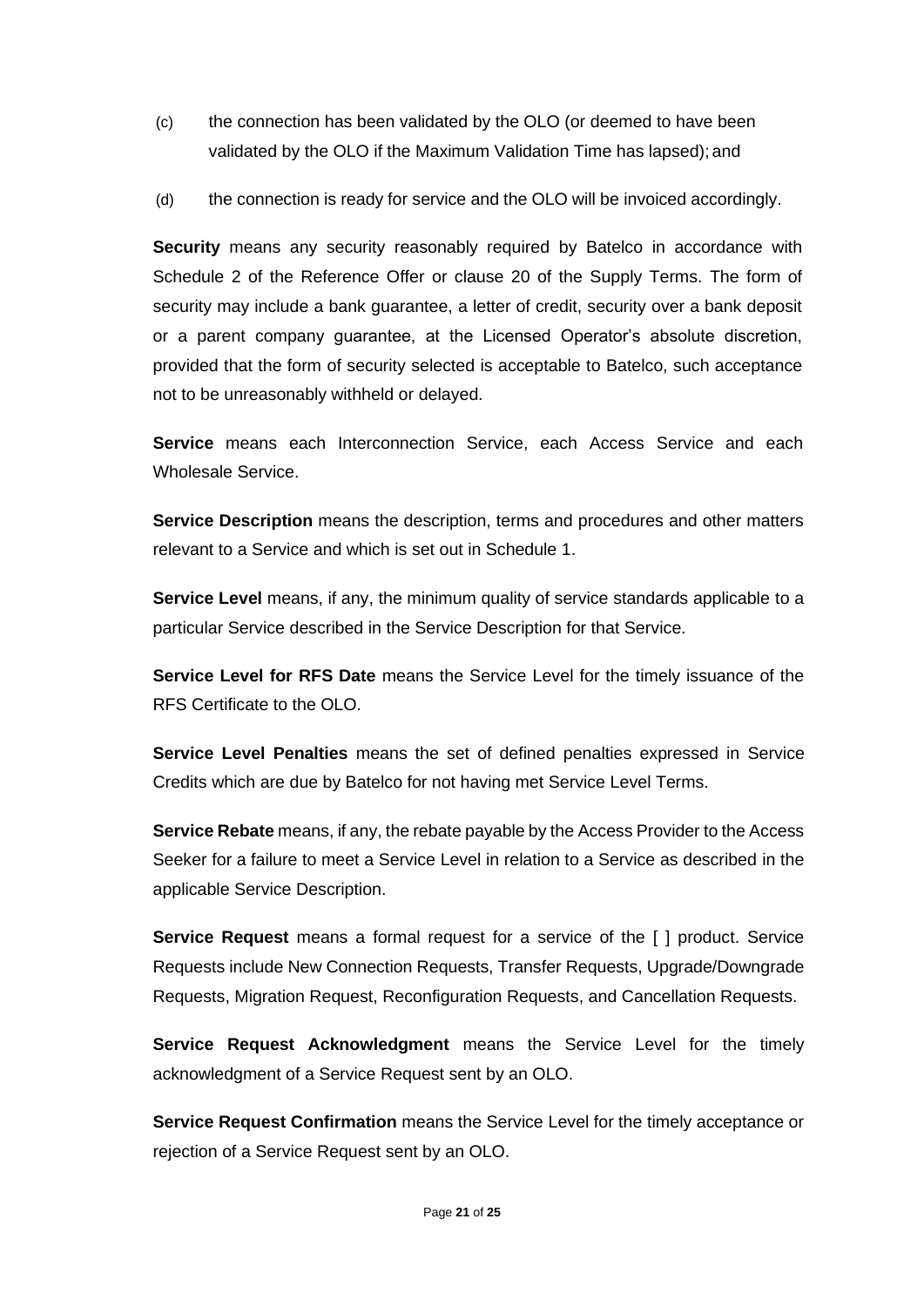**Service Request Form** means the form used by an OLO to request a service for the [ ] product.

**Statement of Requirements** means a formal description of a New Service, addressing in detail the technical and functional characteristics and commercial terms relating to its supply as agreed by the parties pursuant to clause 7 of the Reference Offer.

# **Service Request** means:

- (a) in relation to Interconnection and Access Services, a request submitted by the Licensed Operator which conforms with the requirements of Schedule 2; and
- (b) in relation to Wholesale Services, a request submitted by the Licensed Operator which complies with the requirements of Schedule 2 and any other additional requirements posted on the Batelco Carrier Services WebSite.

**Service Request Acceptance** has a meaning set out in Paragraph 8 of Schedule 2;

**Shared Facility** means a Facility (including any replacement Tower) which the parties have agreed to share pursuant to this Schedule. A Facility becomes a Shared Facility from the date on which a Facilities Access Application is accepted or such other date as the parties agree.

**Simple Case** means a project for the implementation of a New Service which uses the Requested Party's existing network features and services, can be activated using the requested party's existing operational systems and procedures and does not require any consultation with any external supplier and does not require any interaction or negotiation with, and has no impact on, any other Licensed Operator.

**SS7 Signaling** is signaling in accordance with the Supply Terms.

**Statement Error** means an error in the calculation of a Charge, such as an error in the addition of Charges, the duplication of Charges or charging for Services which were not provided.

**Supply Agreement** means an agreement between Batelco and a Licensed Operator for the supply of Interconnection Services, Access Services and Wholesale Services, as the case may be comprising the Supply Terms and the Schedules, Attachments, Annexures and materials incorporated into it or as may have been agreed otherwise by the parties.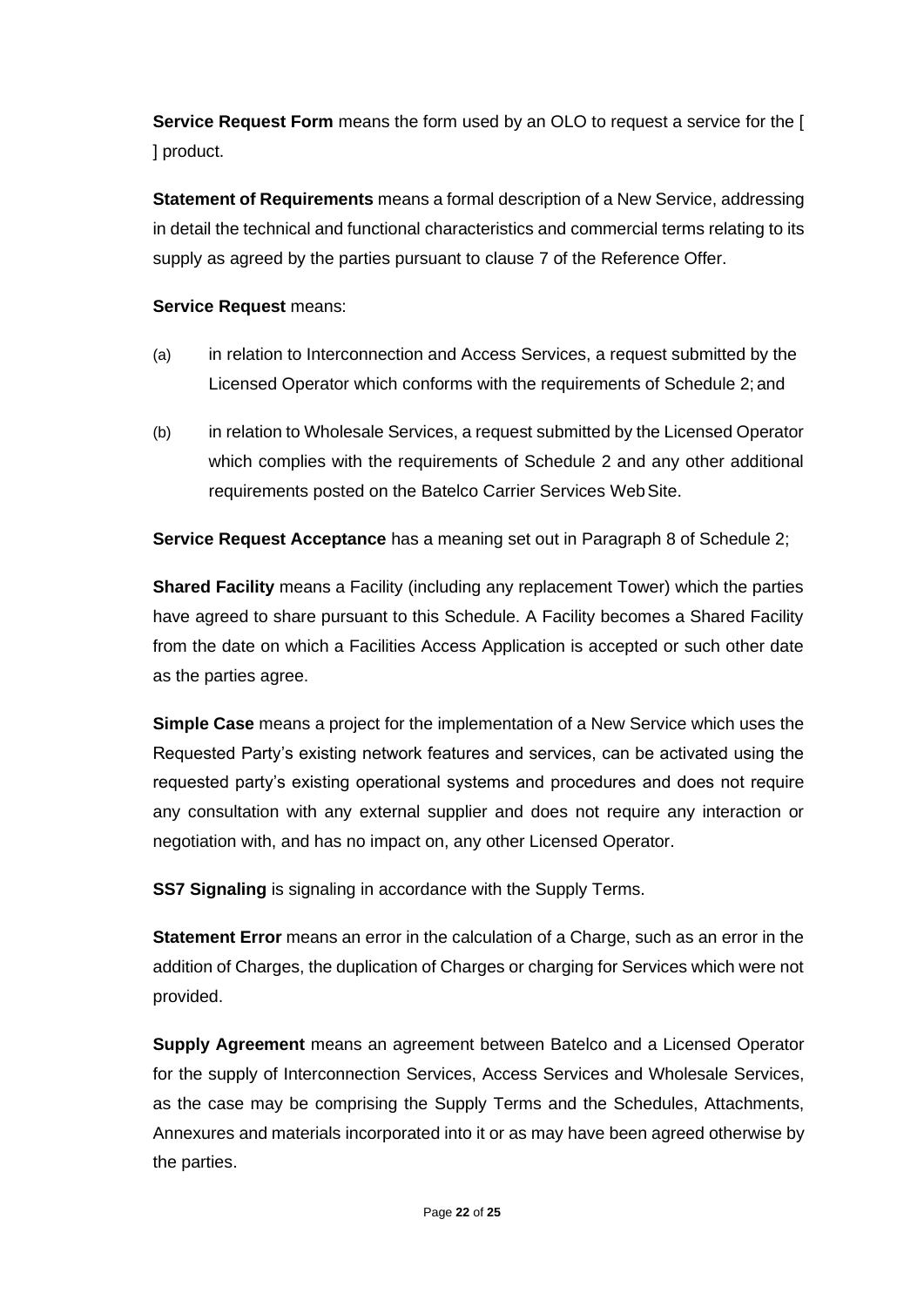#### **Supply Terms** means:

- (a) in relation to the Reference Interconnection Offer, the terms set out in Schedule 9 to the Reference Offer; and
- (b) in any other context, means the terms and conditions of a SupplyAgreement.

# **Suspension Event** means:

- (a) the Access Seeker has failed to pay monies owing under the Supply Terms, a Facility Lease or a Facility Sub-Lease; or
- (b) the Access Seeker breaches any other material obligation under the Supply Terms, a Facility Lease or a Facility Sub-Lease.

**Suspending Party** has the meaning set out in clause 13.1 of the Supply Terms.

**Switchports** means a 2Mbit/s trunk connection to an exchange to support interconnection comprising 31 time slots used for speech or signaling information and time slot 0 used for synchronization.

**TCP/IP** means transmission control Protocol/Internet Protocol in general use in accordance with good practice.

**Telecommunications Law** means the Legislative Decree No. 48 of 2002 with respect to Telecommunications in the Kingdom of Bahrain.

**Telecommunications License** has the meaning given to it in the Telecommunications Law.

**Third Party Regulatory Approvals** has the meaning set out in paragraph 13.1 of Schedule 7.

**Tower** means the towers, poles, masts or similar structures and facilities used in the supply of a telecommunications service by means of radiocommunications or any other means and owned, maintained or operated by the Access Provider.

**Tower Access** means access to a Tower.

**Transfer Request** means a Service Request for transferring an existing connection from one operator to another operator. For the avoidance of doubt, the existing connection may be provided by Batelco retail and transferred to an OLO.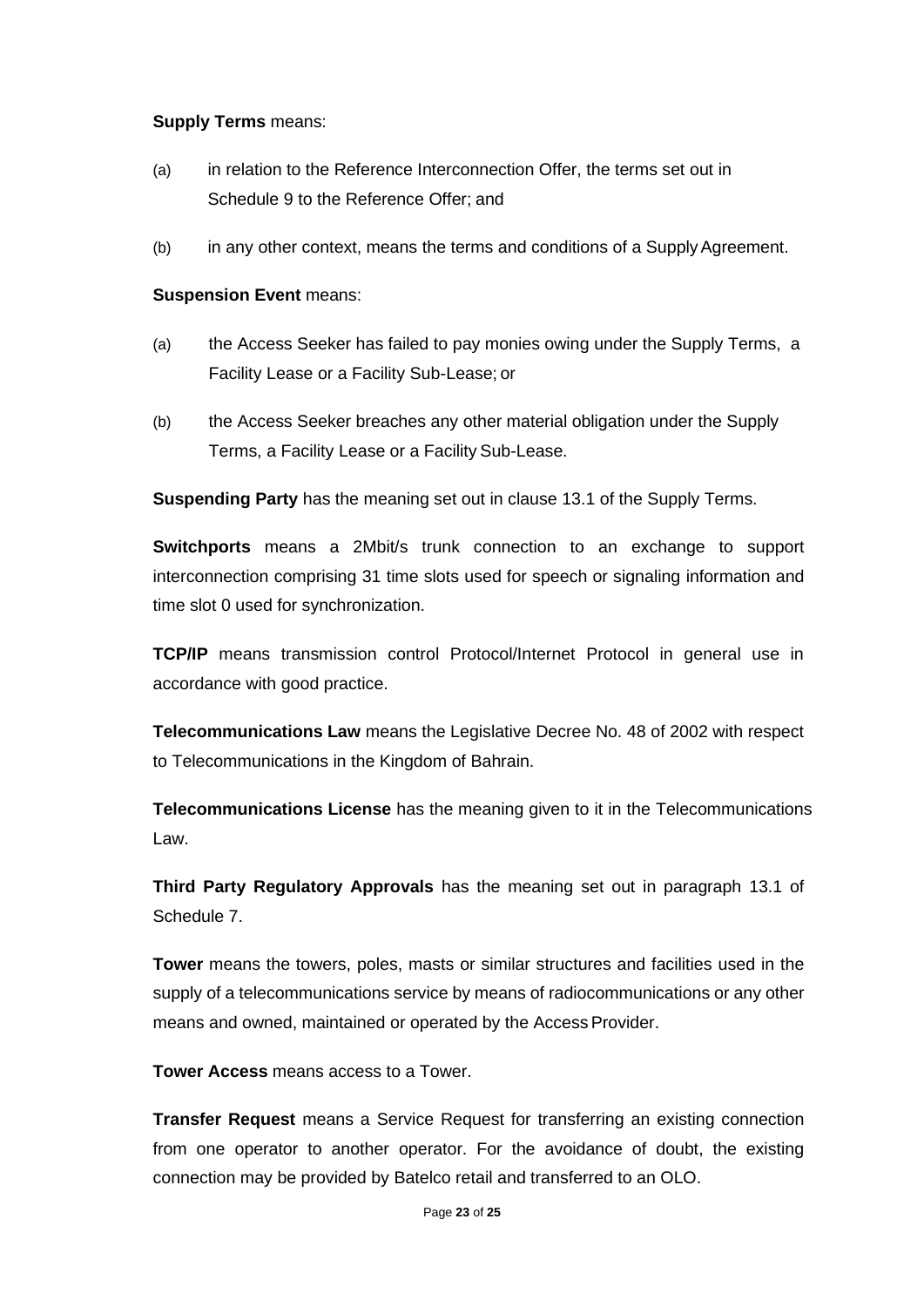**Unreasonable Forecast** means a Forecast where the Access Provider has reasonable grounds to believe:

- (a) that the work the Access Provider would be required to carry out based on that Forecast is not reasonably achievable within the delivery periods contemplated under this Schedule; or
- (b) it is excessive or insufficient based on previous Forecasts provided by the Access Seeker as compared to Facilities Access Applications or Orders lodged in respect of the relevant forecast period.

**Upgrade/Downgrade Request** means a Service Request for upgrading /downgrading the speed of an existing Connection.

**Wholesale Services** means any of the services described in Schedule 1 other than a Regulated Service.

**Working Day** means any day other than a Friday, Saturday or public holiday in the Kingdom of Bahrain.